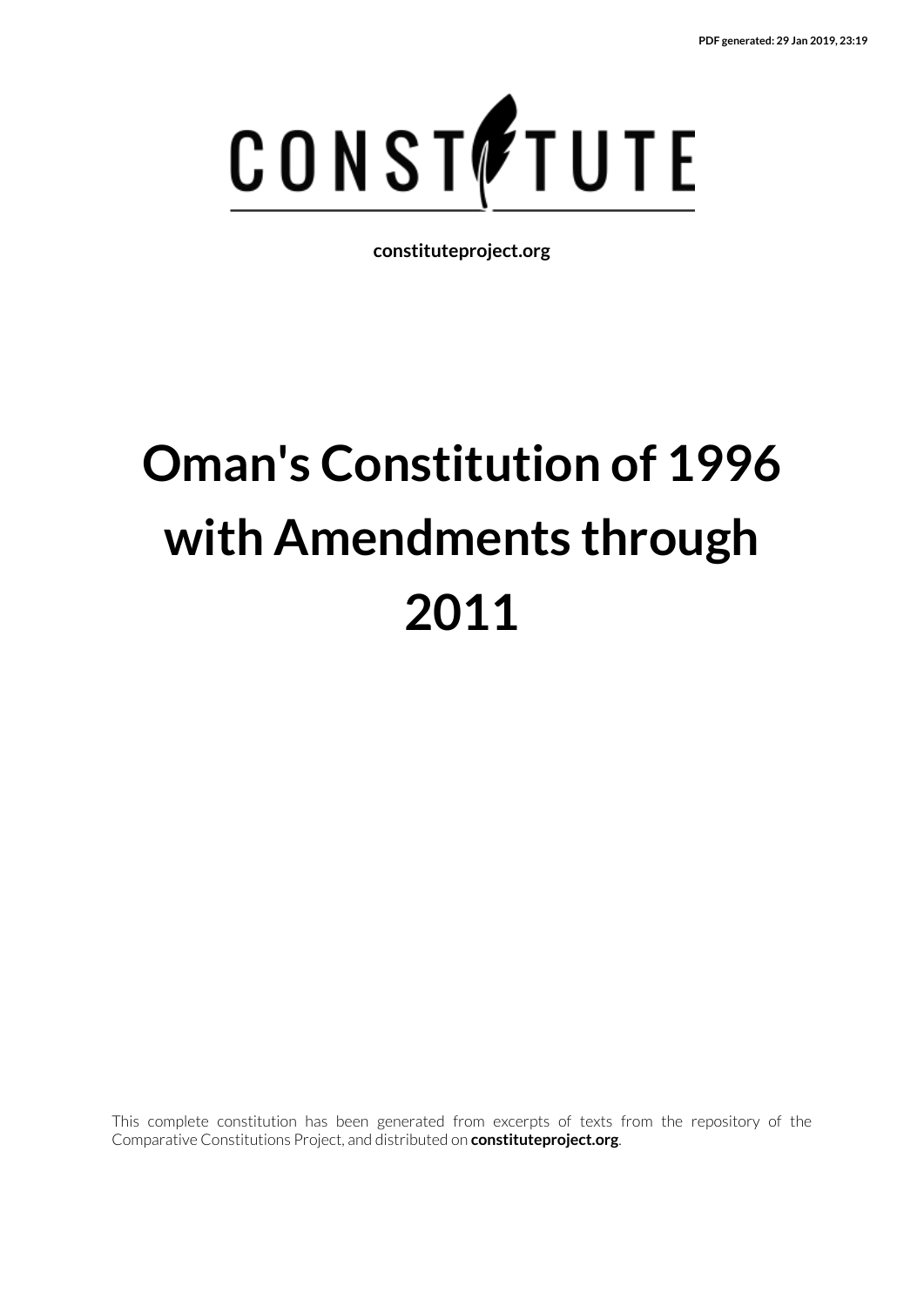# **Table of contents**

| CHAPTER ONE: The State and the System of Governance 3         |
|---------------------------------------------------------------|
| CHAPTER TWO: The Principles Guiding the Policy of the State 4 |
|                                                               |
|                                                               |
|                                                               |
|                                                               |
|                                                               |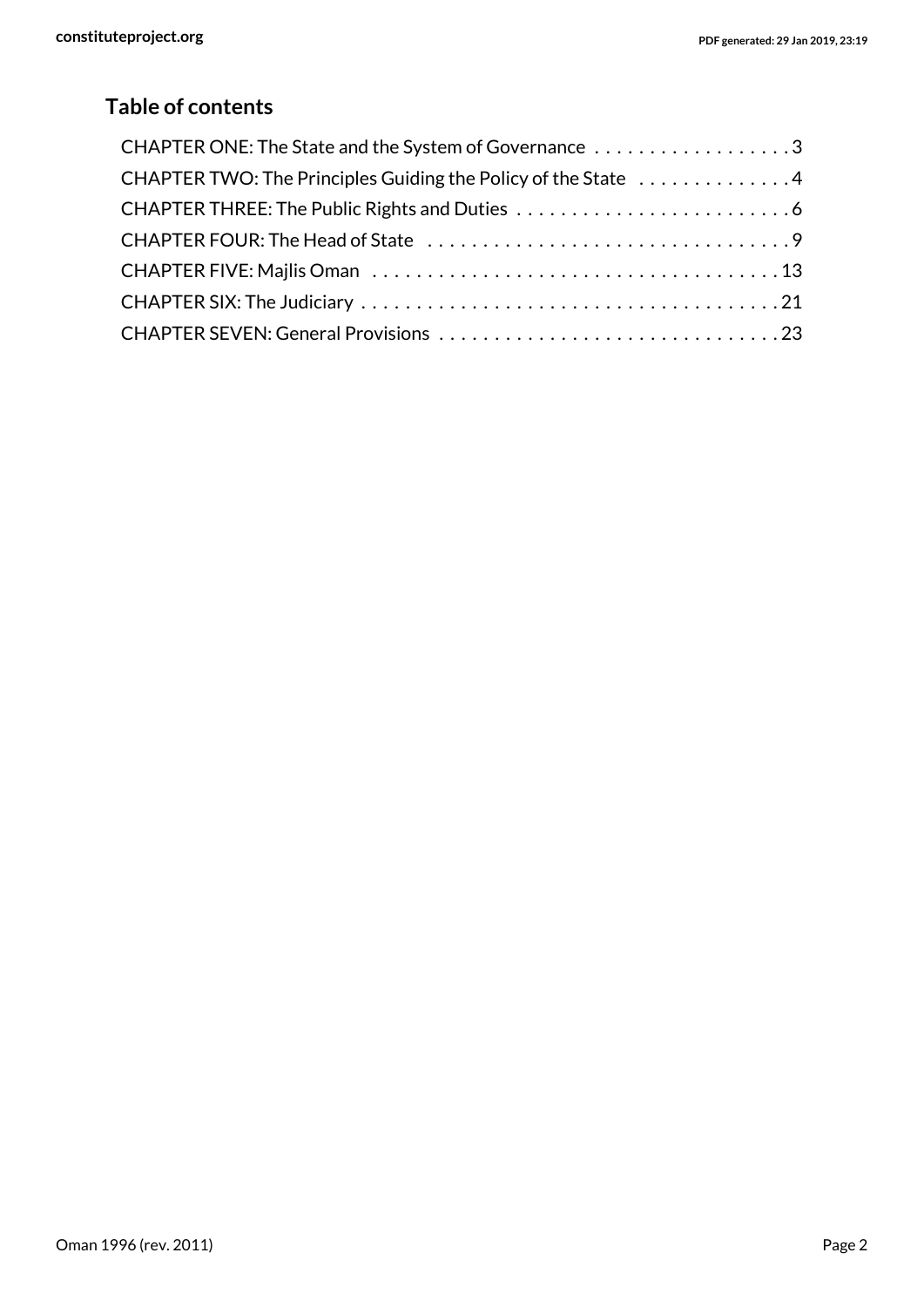# <span id="page-2-0"></span>**CHAPTER ONE: The State and the System of Governance**

The Sultanate of Oman is an Arab, Islamic, Independent State with full sovereignty

<span id="page-2-7"></span>• National capital **Article 1**

<span id="page-2-11"></span>• Official religion **Article 2**

and Muscat is its Capital.

The religion of the State is Islam and Islamic Sharia is the basis for legislation.

#### • Official or national languages **Article 3**

<span id="page-2-10"></span>The official language of the State is the Arabic language.

# • National anthem **Article 4** • National flag

The Law determines the Flag, Emblem, Insignia and National Anthem of the State.

<span id="page-2-12"></span><span id="page-2-5"></span><span id="page-2-2"></span>The system of governance is Sultani, hereditary in the male descendants of Sayyid Turki bin Said bin Sultan, provided that whomever is to be chosen from amongst them as successor shall be a Muslim, mature, rational and the legitimate son of Omani Muslim parents.

<span id="page-2-4"></span>The Royal Family Council shall, within three days of the throne falling vacant, determine the successor to the throne.

If the Royal Family Council does not agree on a choice of a Sultan for the Country, the Defence Council together with the Chairman of Majlis Al Dawla, the Chairman of Majlis Al Shura, and the Chairman of the Supreme Court along with two of his most senior deputies, shall instate the person designated by His Majesty the Sultan in his letter to the Royal Family Council.

<span id="page-2-9"></span><span id="page-2-1"></span>The Sultan, before exercising his powers, shall, in a joint session of Majlis Oman and the Defence Council, take the following oath:

"I swear by Allah the Almighty to honour the Basic Statute of the State and the Laws and to fully safeguard the interests of the Citizens and their freedom and to preserve the independence of the Country and its territorial integrity".

### **Article 8**

The Government shall continue to perform its functions as usual until the Sultan is chosen and exercises his authority.

<span id="page-2-8"></span><span id="page-2-6"></span>

• Eligibility for head of state **Article 5** • Head of state term length

• Type of government envisioned

• Head of state replacement **Article 6** 

<span id="page-2-3"></span>• Duty to obey the constitution **Article 7** • God or other deities • Oaths to abide by constitution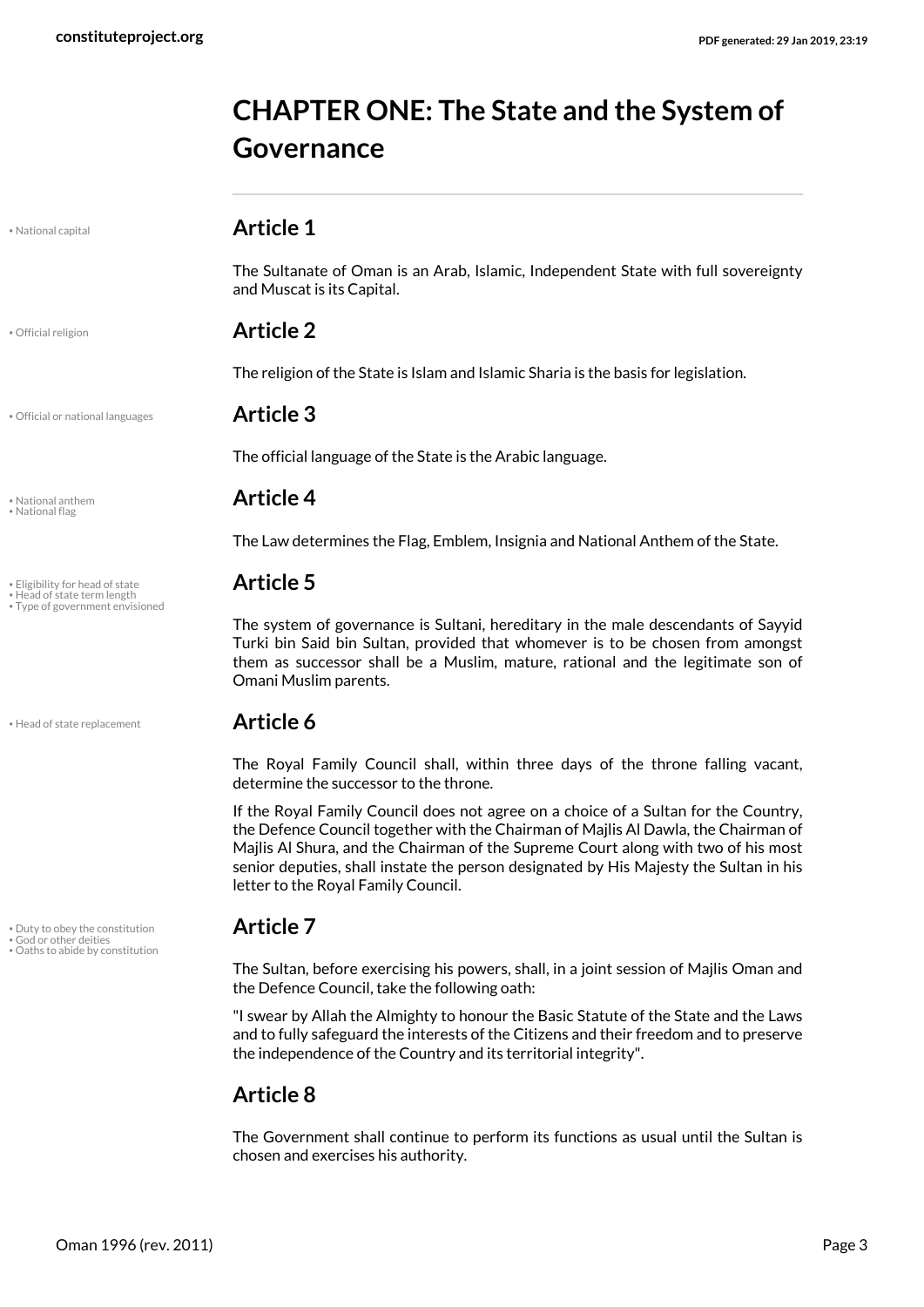### **Article 9**

The Governance in the Sultanate shall be based upon justice, Shura and equality. The Citizens, pursuant to this Basic Statute and the conditions and provisions prescribed by the Law, shall have the right to participate in public affairs.

# <span id="page-3-0"></span>**CHAPTER TWO: The Principles Guiding the Policy of the State**

#### **Article 10**

The Political Principles:

- **•** Preserving the independence and sovereignty of the State and safeguarding its entity, security, stability and defending it against all aggression.
- <span id="page-3-1"></span>**•** Reinforcing ties of cooperation and reaffirming friendly relations with all states and nations on the basis of mutual respect, common interest, non-interference in the internal affairs and adherence to the international and regional charters and treaties and the generally recognized principles of international law conducive to the advancement of peace and security among states and nations.
- **•** Laying suitable foundations for consolidating the pillars of genuine Shura emanating from the heritage of the Nation, its values and Islamic Sharia, taking pride in its history and adopting the useful contemporary means and instruments.
- **•** Establishing a sound administrative system that guarantees justice, tranquillity and equality for the Citizens and ensures respect for the public order and the preservation of the supreme interests of the State.

### **Article 11**

<span id="page-3-5"></span><span id="page-3-4"></span>The Economic Principles

- **•** The national economy is based on justice and the principles of free economy. Its essence is the constructive and fruitful cooperation between public and private activity. Its objective is the achievement of economic and social development in order to increase production and raise the standard of living of the Citizens according to the general plan of the State and within the limits of the Law.
- **•** Freedom of economic activity is guaranteed within the limits of the Law, the public interest, and in a manner that ensures the integrity of the national economy. The State encourages savings and supervises the regulation of credit.
- <span id="page-3-3"></span>**•** All natural wealth and resources thereof are the property of the State, which shall preserve and utilise them in the best manner taking into consideration the requirements of the security of the State and the interests of the national economy. No concession or investment of any public resource of the Country shall be granted except by virtue of a law, for a limited period of time, and in a manner that preserves national interests.
- **•** Public property is inviolable, the State shall protect it, and Citizens and residents shall preserve it.

<span id="page-3-2"></span>• Customary international law • International law

• Right to competitive marketplace • Right to reasonable standard of living

• Ownership of natural resources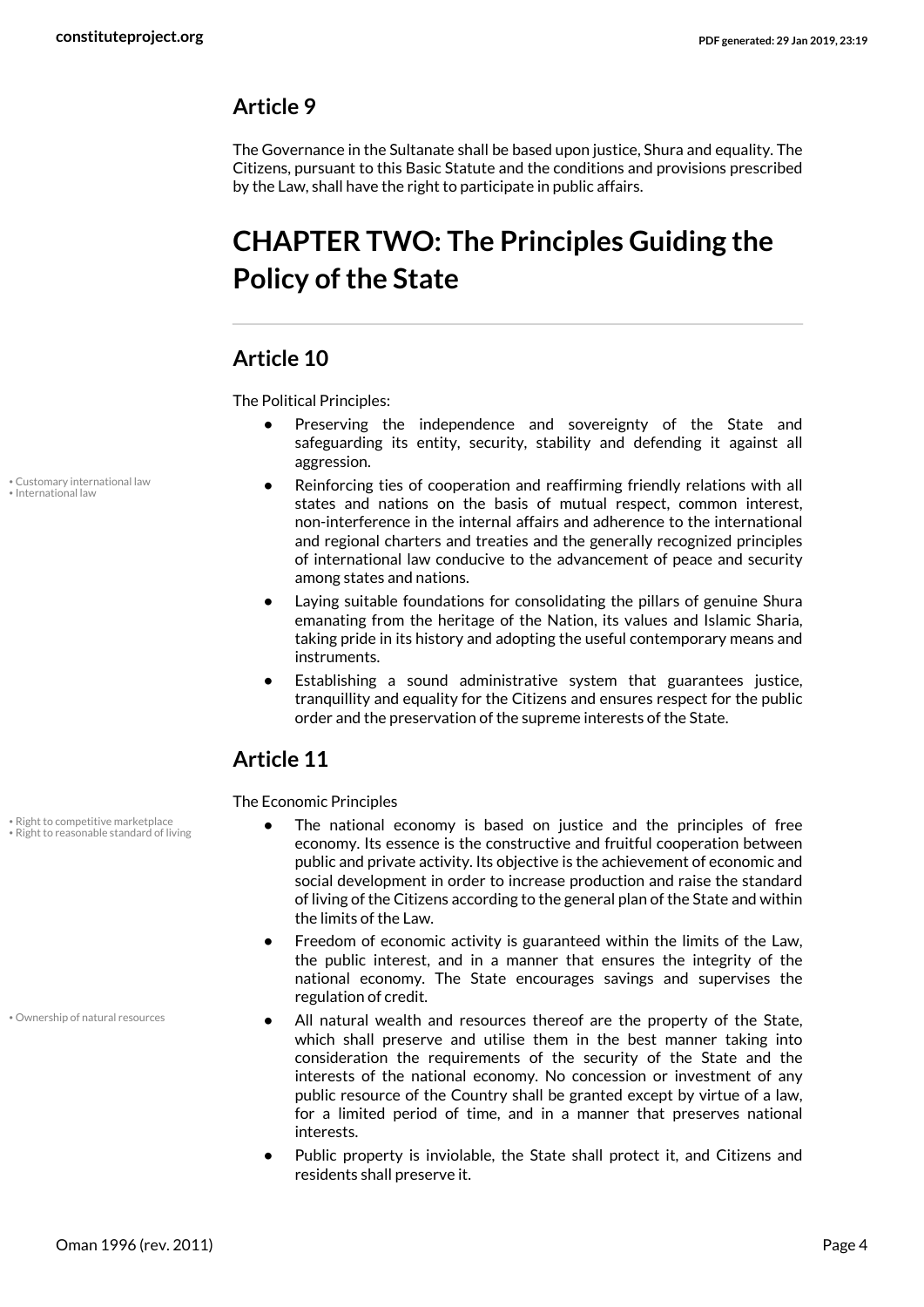- Protection from expropriation
- <span id="page-4-6"></span>• Right to own property • Right to transfer property

• Protection from expropriation

- <span id="page-4-7"></span>**•** Private ownership is safeguarded and no one shall be prevented from disposing of his property except within the limits of the Law. No property shall be expropriated except for the public interest in cases stipulated by the Law and in the manner specified therein, provided that the person dispossessed shall be fairly compensated. Inheritance is a right governed by Islamic Sharia.
- <span id="page-4-0"></span>**•** General confiscation of property is prohibited. The penalty of specific confiscation shall only be imposed by virtue of a judicial decision and in such circumstances as prescribed in the Law.
- **•** Taxes and general charges are based on justice and the development of the national economy.
- **•** Imposition, amendment, and abolition of public taxes, shall only be by virtue of a law and no one is exempted from paying all taxes or part thereof except in the circumstances prescribed in the Law. It is not permissible to introduce a new tax, fee or any right of any type whatsoever with retrospective effect.

#### **Article 12**

The Social Principles

- **•** Justice, equality, and equal opportunities between Omanis are pillars of the Society guaranteed by the State.
- **•** Collaboration and compassion are intimate bonds amongst the Citizens. The reinforcement of the national unity is a duty. The State shall prevent anything that might lead to division, discord or disruption of the national unity.
- **•** The family is the basis of the society and the Law regulates the means for protecting it, preserving its legitimate entity, strengthening its ties and values, safeguarding its members and providing suitable conditions to develop their potential and capabilities.
- <span id="page-4-9"></span><span id="page-4-8"></span><span id="page-4-2"></span>**•** The State guarantees aid for the Citizen and his family in cases of emergency, sickness, disability, and old age according to the social security scheme. The State shall work for the solidarity of the Society in bearing the burdens resulting from national disasters and catastrophes.
- <span id="page-4-1"></span>**•** The State is responsible for public health and the means of prevention and treatment of diseases and epidemics. The State endeavours to provide healthcare for every Citizen and encourages the establishment of private hospitals, polyclinics and medical institutions to be under its supervision and in accordance with regulations determined by the Law. The State also works for the conservation of the environment, its protection, and the prevention of pollution.
- <span id="page-4-4"></span><span id="page-4-3"></span>**•** The State enacts laws for the protection of the employee and the employer and regulates the relationship between them. Every Citizen has the right to engage in the work of his choice within the limits of the Law. It is not permissible to impose any compulsory work on anyone except by virtue of a law, for rendering a public service, and for a fair remuneration.
- **•** Public employment is a national service entrusted to those who carry it out. The State employees, while carrying out their work, shall pursue the public interest and service of the Society. Citizens are considered equal in taking up public employment in accordance with the provisions stipulated by the Law.
- State support for the elderly
- State support for the disabled Reference to fraternity/solidarity
- Protection of environment
- <span id="page-4-5"></span>• Right to health care
- Right to choose occupation • Right to equal pay for work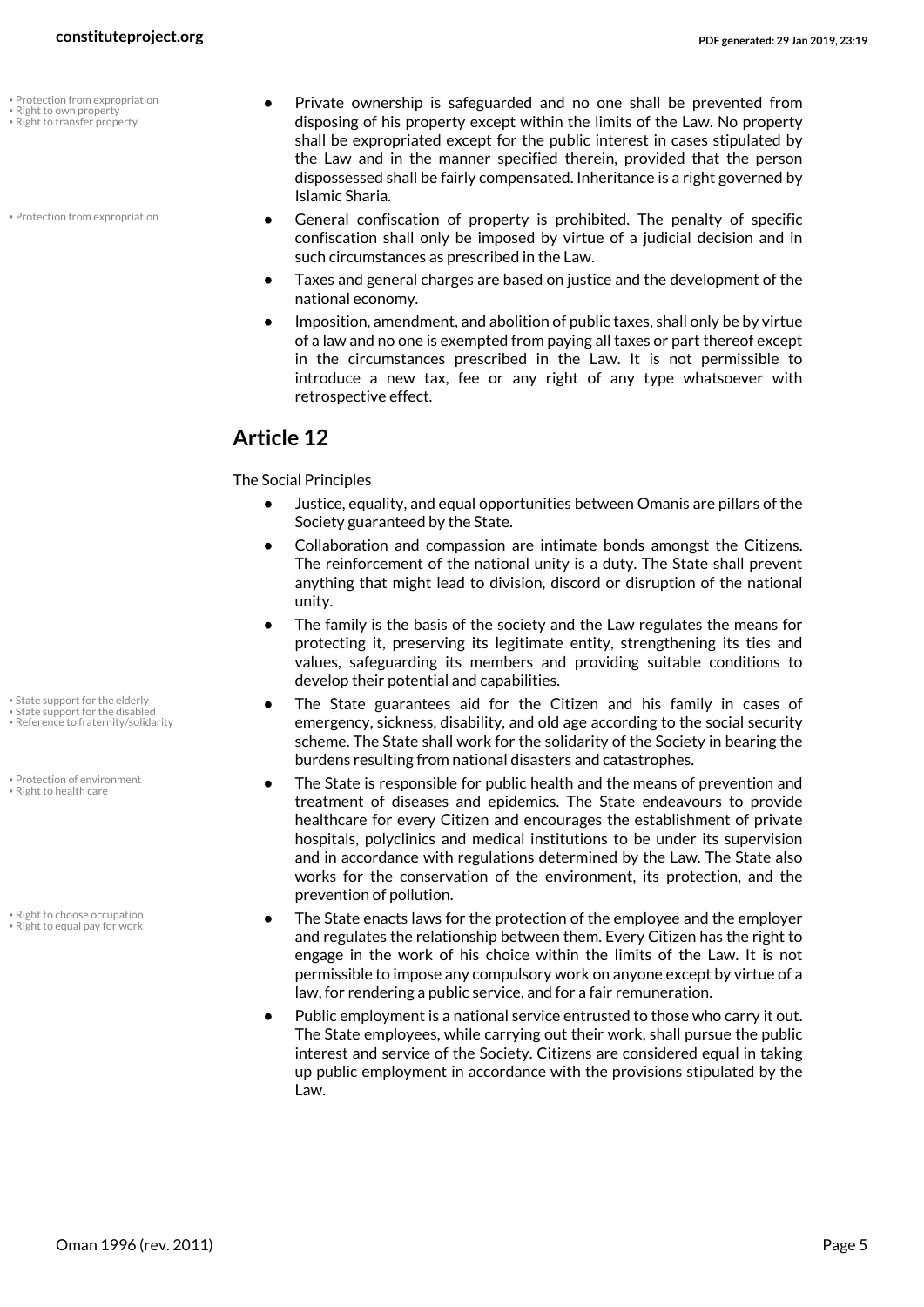<span id="page-5-13"></span>

<span id="page-5-8"></span>• Free education

<span id="page-5-11"></span><span id="page-5-10"></span>• Reference to art • Reference to science

#### • Right to culture **Article 13**

The Cultural Principles

- **•** Education is a cornerstone for the progress of the Society which the State fosters and endeavours to disseminate and make accessible to all.
- **•** Education aims to raise and develop the general cultural standard, promote scientific thought, kindle the spirit of research, respond to the requirements of economic and social plans, and build a generation that is physically and morally strong, which takes pride in its Nation, Country, and heritage and preserves its achievements.
- **•** The State shall provide public education, work to combat illiteracy, and encourage the establishment of private schools and institutes under its supervision in accordance with the provisions of the Law.
- **•** The State shall foster and preserve the national heritage, encourage the sciences, arts, literature, scientific research and assist in their dissemination.

### **Article 14**

The Security Principles

- **•** Peace is the objective of the State, and the safety of the Nation is a duty incumbent on every Citizen. The Defence Council shall undertake the consideration of the matters related to preserving the safety of the Sultanate and the defence thereof.
- **•** Only the State establishes the armed forces, public security authorities and any other forces. All these forces belong to the Nation and their mission is to protect the State, ensure the safety of its territories, and guarantee the security and tranquillity of the Citizens. It is not permissible for any authority or group to establish military or paramilitary formations. The Law shall regulate the military service, general or partial mobilization, and the rights, duties, and rules of discipline of the armed forces, public security authorities, and any other forces the State decides to establish.

# <span id="page-5-0"></span>**CHAPTER THREE: The Public Rights and Duties**

• Requirements for birthright citizenship **Article 15** • Conditions for revoking citizenship

<span id="page-5-12"></span><span id="page-5-1"></span>Nationality is regulated by the Law and it is not permissible to denaturalise or revoke it except within the limits of the Law.

### **Article 16**

It is not permissible to deport, exile, or prevent Citizens from returning to the Sultanate.

# • General guarantee of equality **Article 17** • Equality regardless of gender • Equality regardless of skin color

<span id="page-5-9"></span><span id="page-5-7"></span><span id="page-5-6"></span><span id="page-5-5"></span><span id="page-5-4"></span><span id="page-5-3"></span><span id="page-5-2"></span>All Citizens are equal before the Law and share the same public rights and duties. There shall be no discrimination amongst them on the ground of gender, origin,

- Equality regardless of social status Equality regardless of origin • Equality regardless of language
- Equality regardless of religion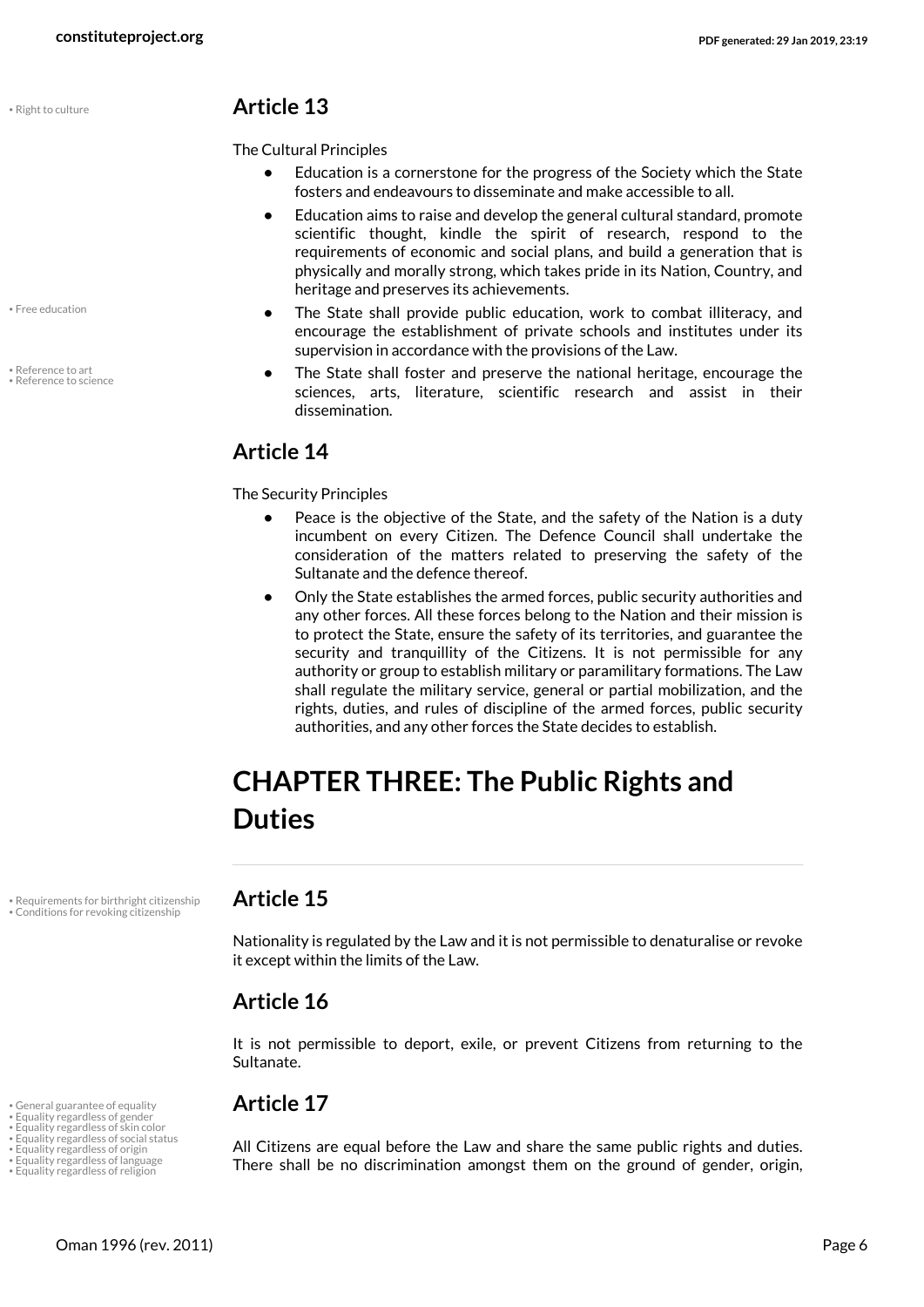• Regulation of evidence collection **Article 18** • Freedom of movement

colour, language, religion, sect, domicile, or social status.

<span id="page-6-0"></span>Personal freedom is guaranteed according to the Law, and it is not permissible to arrest a person, search, detain, imprison, subject to residence detention, or restrict his freedom of residency or movement except in accordance with the provisions of the Law.

### **Article 19**

It is not permissible to detain or imprison in places other than those designated for such purpose under the laws of prisons, where health and social care are provided.

# <span id="page-6-3"></span>• Regulation of evidence collection **Article 20** • Prohibition of torture

<span id="page-6-6"></span>No person shall be subjected to physical or psychological torture, inducement or demeaning treatment. The Law stipulates punishment of whomever commits such acts. Any statement or confession proven to have been obtained under torture, inducement, demeaning treatment, or the threat of any of these acts, shall be deemed void.

# • Protection from ex post facto laws **Article 21** • Principle of no punishment without law

<span id="page-6-4"></span><span id="page-6-2"></span>There shall be no crime except by virtue of a Law. There shall be no punishment, except for acts subsequent to the entry into force of the Law wherein such acts are stated. Punishment shall be personal.

• Presumption of innocence in trials **Article 22** 

<span id="page-6-1"></span>The accused is innocent until proven guilty in a legal trial in which the essential guarantees to exercise his right of defence in accordance with the Law are guaranteed. It is not permissible to harm an accused either bodily or mentally.

### <span id="page-6-7"></span>• Right to counsel **Article 23**

The accused has the right to appoint a person capable of undertaking his defence during the trial. The Law shall define the circumstances where the presence of a lawyer on behalf of the accused is required, and shall ensure, for those who are financially unable, the means to seek judicial redress and defend their rights.

#### • Protection from unjustified restraint **Article 24**

<span id="page-6-5"></span>

Any person who is arrested or detained shall immediately be informed of the reasons for his arrest or detention. He has the right to contact whomever he wants to inform him of what has taken place or to get his assistance in the manner regulated by the Law, and he shall be promptly informed of the charges against him. He or his representative shall have the right to petition the court against the action restricting his personal freedom. The Law shall regulate the right of petition in a manner which ensures that the disposal of the petition will be within a specified period, failing which he must be released.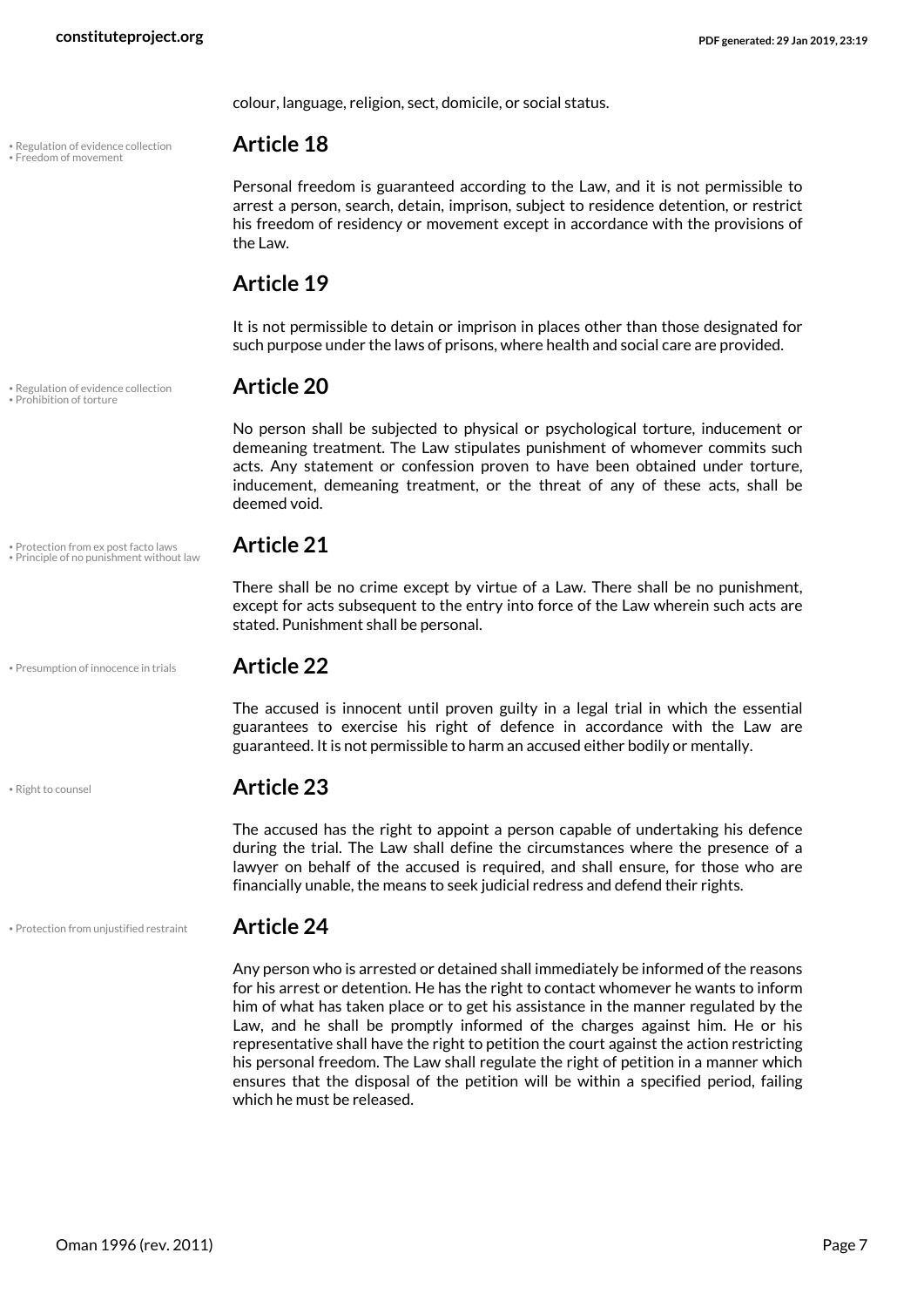<span id="page-7-9"></span>

# <span id="page-7-8"></span><span id="page-7-7"></span>• Inalienable rights **Article 27** • Right to privacy

• Right to speedy trial **Article 25**

Litigation is a protected right and it is guaranteed to all people. The Law shall prescribe the procedures and conditions necessary to exercise this right, and the State shall guarantee, as far as possible, the approximation of judicial authorities to litigants and the prompt settlement of cases.

### **Article 26**

It is not permissible to conduct any medical or scientific experiment on any human being without his free consent.

Residences are inviolable. It is not permissible to enter them without the permission of their residents, except in the cases specified by the Law and in the manner stipulated therein.

<span id="page-7-5"></span>

#### • Freedom of religion **Article 28**

The freedom to practice religious rites according to recognised customs is protected, provided it does not violate the public order or contradict morals.

<span id="page-7-3"></span>The freedom of opinion and expression thereof through speech, writing and other means of expression is guaranteed within the limits of the Law.

#### • Telecommunications **Article 30**

The freedom of correspondence by post, telegraph, telephone conversations, and other means of communication is protected and its confidentiality is guaranteed. It is not permissible to monitor, search, disclose the confidentiality of, delay, or confiscate the same, except in cases specified by the Law and in accordance with the procedures stated therein.

<span id="page-7-2"></span>The freedom of the press, printing, and publishing is guaranteed according to the terms and conditions prescribed by the Law. Anything that leads to discord, affects the security of State, or prejudices human dignity or rights, is prohibited.

#### • Freedom of assembly **Article 32**

The Citizens have the right to assemble within the limits of the Law.

#### • Freedom of association **Article 33**

<span id="page-7-1"></span>The freedom of forming societies on national basis, for legitimate objectives, by peaceful means, and in a manner that does not conflict with the provisions and objectives of this Basic Statute, is guaranteed in accordance with the terms and conditions prescribed by the Law. It is prohibited to form societies the activity of which is adverse to the order of society, secretive, or of a military nature. It is not permissible to force anyone to join any society.

• Freedom of expression **Article 29** • Freedom of opinion/thought/conscience

<span id="page-7-10"></span>

<span id="page-7-6"></span><span id="page-7-4"></span>• Human dignity **Article 31** • Freedom of expression • Freedom of press

<span id="page-7-0"></span>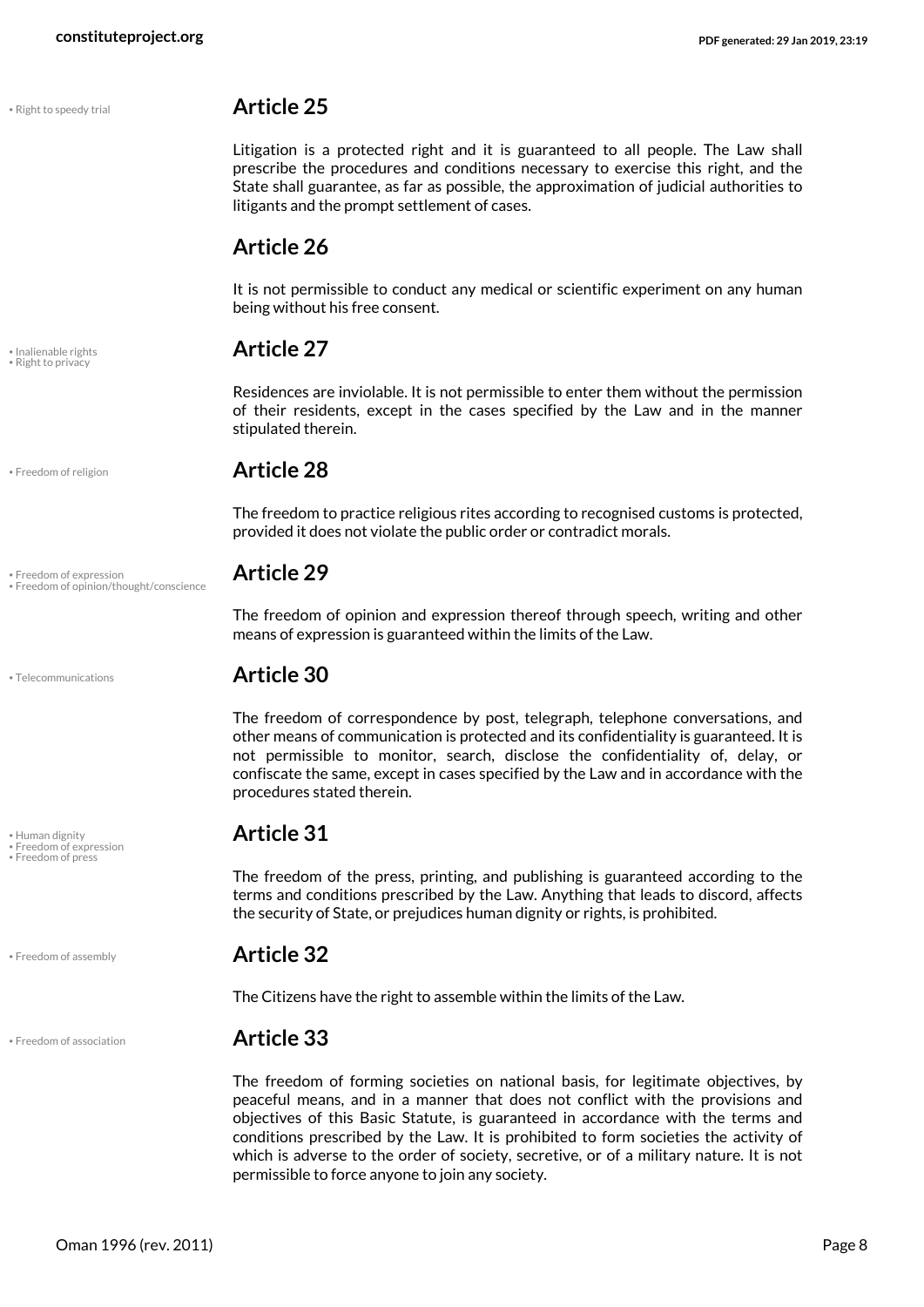<span id="page-8-7"></span><span id="page-8-4"></span>

| • Right of petition             | <b>Article 34</b>                                                                                                                                                                                                                           |
|---------------------------------|---------------------------------------------------------------------------------------------------------------------------------------------------------------------------------------------------------------------------------------------|
|                                 | The Citizens have the right to address public authorities on personal matters or<br>matters in connection with public affairs, in the manner and conditions specified by<br>the Law.                                                        |
|                                 | <b>Article 35</b>                                                                                                                                                                                                                           |
|                                 | Every foreigner who is legally present in the Sultanate shall enjoy protection for<br>himself and his property in accordance with the Law. He shall observe the values of<br>the Society and respect the traditions and sentiments thereof. |
| · Extradition procedure         | <b>Article 36</b>                                                                                                                                                                                                                           |
|                                 | The extradition of political refugees is prohibited. Laws and international treaties<br>shall determine the rules for the extradition of criminals.                                                                                         |
| . Duty to serve in the military | <b>Article 37</b>                                                                                                                                                                                                                           |
|                                 | Defending the Nation is a sacred duty, and coming forward to serve the armed forces<br>is an honour for the Citizens regulated by the Law.                                                                                                  |
|                                 | <b>Article 38</b>                                                                                                                                                                                                                           |
|                                 | Preserving the national unity and safeguarding the secrets of the State is a duty<br>incumbent upon every Citizen.                                                                                                                          |
| • Duty to pay taxes             | <b>Article 39</b>                                                                                                                                                                                                                           |
|                                 | Paying taxes and public dues is a duty according to the Law.                                                                                                                                                                                |
|                                 | <b>Article 40</b>                                                                                                                                                                                                                           |

<span id="page-8-3"></span><span id="page-8-2"></span>Respecting the Basic Statute of the State, the Laws and orders issued by the public authorities in their implementation thereof, observing public order, and respecting public morals is a duty incumbent upon all residents of the Sultanate.

# <span id="page-8-0"></span>**CHAPTER FOUR: The Head of State**

• Designation of commander in chief **Article 41** • Name/structure of executive(s) • Head of state immunity

<span id="page-8-6"></span><span id="page-8-5"></span><span id="page-8-1"></span>His Majesty the Sultan is the Head of State and the Supreme Commander of the Armed Forces, his person is inviolable, respect of him is a duty, and his command is obeyed. He is the symbol of national unity and the guardian of the preservation and the protection thereof.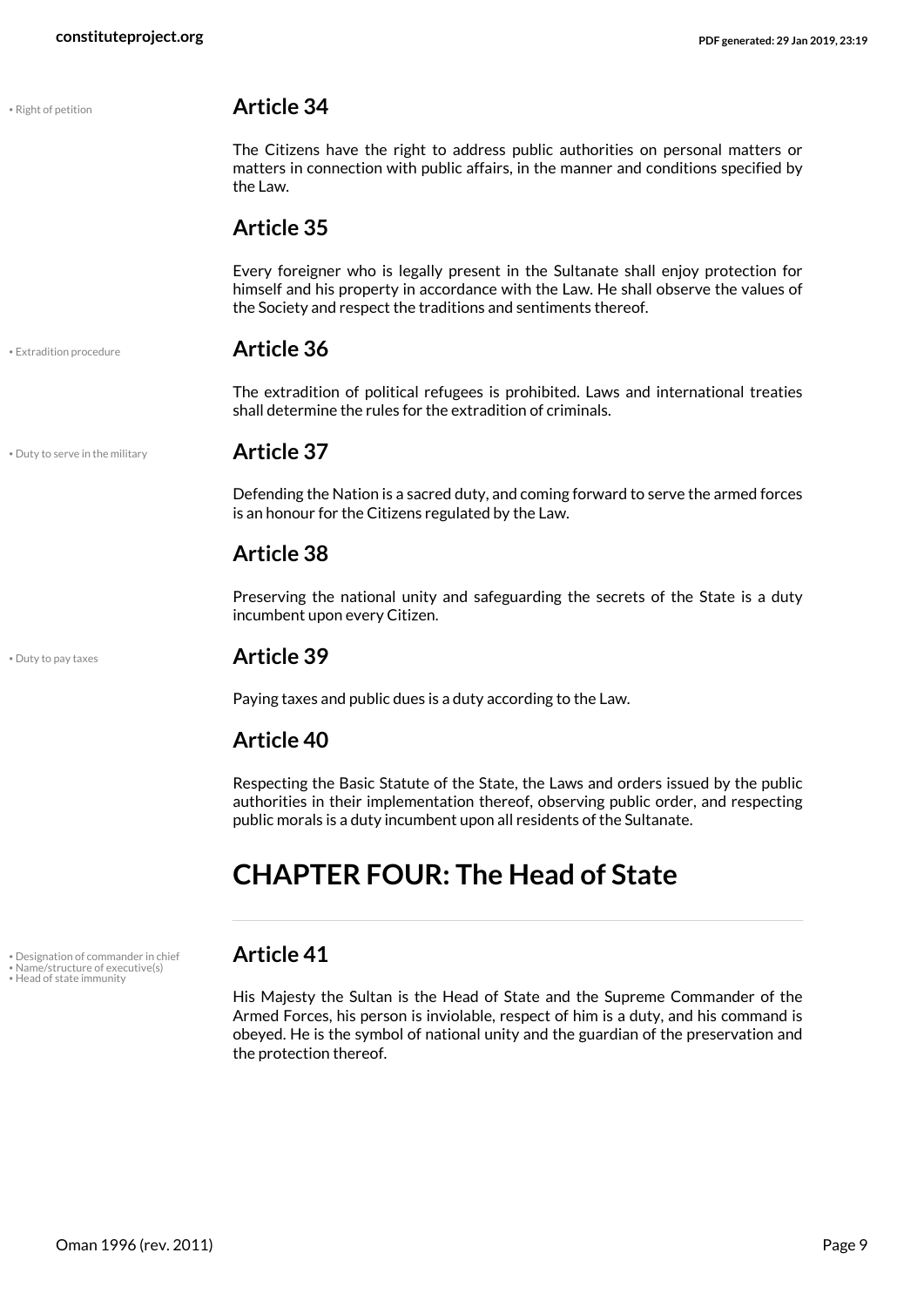<span id="page-9-8"></span>

#### • Foreign affairs representative

- 
- 
- <span id="page-9-3"></span><span id="page-9-2"></span>• Cabinet selection • Deputy executive
- Supreme/ordinary court judge removal<br>• Ordinary court selection
- <span id="page-9-16"></span><span id="page-9-11"></span><span id="page-9-4"></span>
- Emergency provisions
- Head of state decree power • Power to declare/approve war
- <span id="page-9-12"></span><span id="page-9-1"></span>
- <span id="page-9-7"></span>• Head of state decree power
- <span id="page-9-17"></span><span id="page-9-10"></span>• Treaty ratification • Legal status of treaties
- <span id="page-9-9"></span><span id="page-9-6"></span>• Foreign affairs representative • International organizations
- 
- 
- Advisory bodies to the head of state **Article 43**

<span id="page-9-14"></span>

#### • Head of state powers **Article 42**

His Majesty the Sultan discharges the following functions:

- **•** Preserving the independence of the Country and its territorial integrity, protecting its internal and external security, safeguarding the rights and freedoms of the Citizens, ensuring the rule of law, and directing the general policy of the State.
- **•** Taking prompt measures to counter any danger threatening the safety of the Sultanate, its territorial integrity, or the security and the interests of its people, or hindering the institutions of the State from performing their functions.
- <span id="page-9-5"></span>**•** Representing the State internally and towards other states in all international relations.
- Establishment of cabinet/ministers **•** Presiding over the Council of Ministers or appointing a person to preside.
- Establishment of cabinet/ministers **• Presiding over the Specialized Councils or appointing a person to preside.** 
	- **•** Establishing and regulating the units of the administrative apparatus of the State and the abolishment thereof.
	- **•** Appointing Deputies to the Prime Minister, Ministers, and their equivalents and relieving them of their office.
	- **•** Appointing Undersecretaries of ministries, Secretaries-General, and their equivalents and relieving them of their office.
	- Appointing senior judges and relieving them of their office.
	- **•** Declaring state of emergency, general mobilisations, war, and concluding peace. The Law specifies the rules thereof.
- Approval of general legislation  **Approval of general legislation Promulgating and ratifying Laws.** 
	- **•** Signing international conventions and treaties according to the provisions of the Law or authorising their signature and promulgating Decrees ratifying the same.
	- **•** Appointing political representatives to other states and international organisations and relieving them of their office according to the limits and conditions prescribed by the Law, as well as accepting the credentials of representatives of other states and international organisations.
- <span id="page-9-13"></span>• Power to pardon **the commuting any penalty.** • **Pardoning or commuting any penalty.**
- Selection of active-duty commanders **•** Conferring orders of honour and military ranks.

<span id="page-9-15"></span><span id="page-9-0"></span>His Majesty the Sultan shall be assisted in formulating and implementing the general policy of the State by a council of ministers and specialised councils.

#### • Powers of cabinet **Article 44**

The Council of Ministers is the authority entrusted with the implementation of the general policies of the State and in particular undertakes the following:

- **•** Submitting recommendations to His Majesty the Sultan in economic, political, social, executive, and administrative matters of concern to the Government including proposing draft laws and decrees.
- **•** Protecting the interests of the Citizens and ensuring the availability of the necessary services to them, and enhancing their economic, social, health, and cultural standards.
- **•** Determining the objectives and the general policies for economic, social, and administrative development and proposing the necessary means and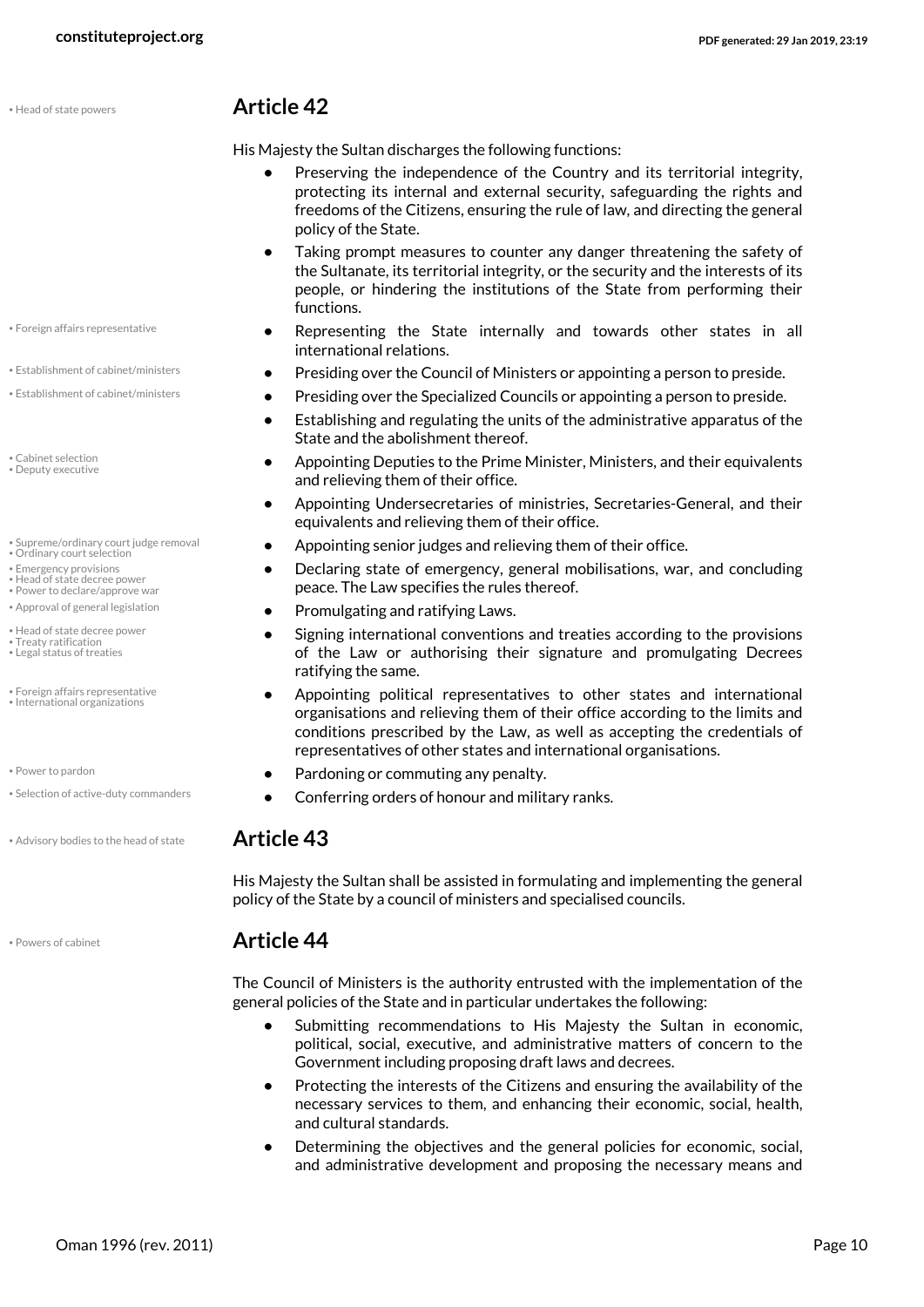measures for their implementation which ensure the best utilisation of the financial, economic and human resources.

- **•** Discussing development plans prepared by competent authorities after presenting them to Majlis Oman, submitting these plans to His Majesty the Sultan for approval, and following up their implementation.
- **•** Discussing proposals of ministries relevant to the implementation of their respective competencies and taking appropriate recommendations and decisions in this regard.
- **•** Supervising the functioning of the administrative apparatus of the State, following up the performance of its duties and coordinating among its units.
- **•** Supervising generally the implementation of the Laws, decrees, regulations, decisions, treaties, agreements and judgements of the courts in a manner that ensures adherence thereto.
- **•** Discharging any other competence delegated by His Majesty the Sultan or vested by the provisions of the Law.

• Name/structure of executive(s) **Article 45**

<span id="page-10-6"></span>The Prime Minister shall preside over the meetings of the Council of Ministers and may entrust one of his Deputies to conduct the meetings which he does not attend. If the Prime Minister and his Deputies are absent His Majesty the Sultan shall authorise whom His Majesty sees appropriate to conduct the meetings.

### **Article 46**

The meetings of the Council of Ministers shall be made valid by the presence of the majority of its members. Its deliberations shall be confidential and its decisions shall be taken by the majority of the members present.

### **Article 47**

The Council of Ministers shall set its internal regulations, including the rules for performing the duties therein, and shall have a Secretariat General provided with a sufficient number of staff to assist it in performing its duties.

<span id="page-10-4"></span><span id="page-10-3"></span><span id="page-10-2"></span>If His Majesty the Sultan appoints a Prime Minister, his competences and powers shall be determined in the Decree appointing him.

Any appointed Prime Minister, Deputy Prime Minister, or Minister shall be:

- <span id="page-10-5"></span>**A.** Of Omani nationality by origin in accordance with the Law.
- Minimum age of head of government **B.** Aged not less than thirty years of the Gregorian calendar.

<span id="page-10-7"></span>Before assuming their powers, the Prime Minister, his Deputies, and the Ministers shall take the following oath before His Majesty the Sultan:

• Head of government selection **Article 48** • Head of government powers

• Head of state decree power

<span id="page-10-1"></span><span id="page-10-0"></span>• Eligibility for cabinet **Article 49** • Deputy executive

• Oaths to abide by constitution **Article 50**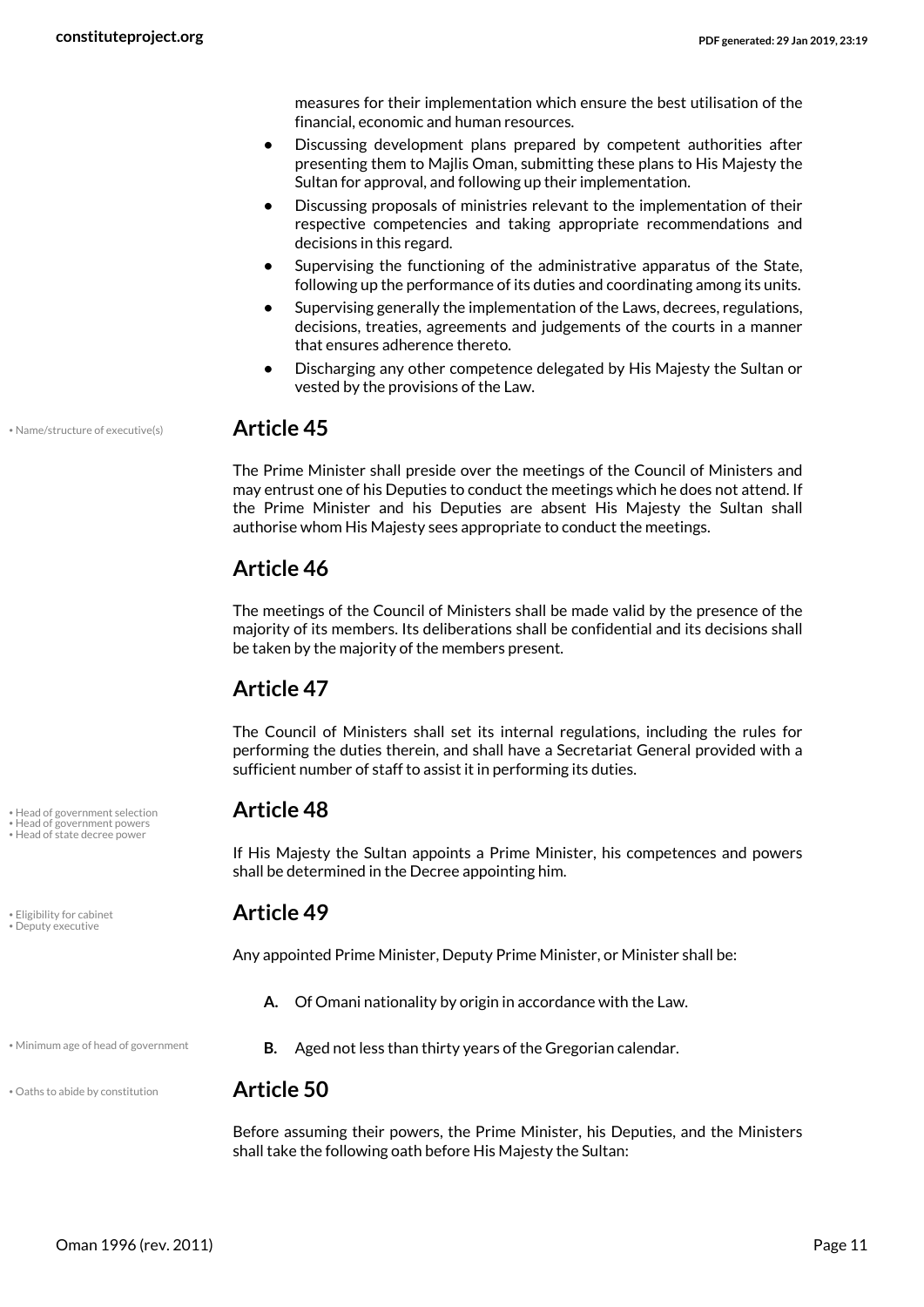"I swear by Allah the Almighty to be faithful to my Sultan and my Country, to honour the Basic Statute of the State and the applicable Laws of the State, to fully protect its entity and territorial integrity, to fully safeguard its interests and those of its Citizens and to perform my duties faithfully and honestly".

• Duty to obey the constitution **Article 51**

<span id="page-11-1"></span>The Deputies to the Prime Minister and the Ministers shall supervise the affairs of their units, implement the general policy of the Government therein, draw the guidelines of the unit and follow up the implementation thereof.

#### <span id="page-11-0"></span>• Cabinet removal **Article 52**

Members of the Council of Ministers are politically collectively responsible before His Majesty the Sultan for the implementation of the general policy of the State. Each of them is individually accountable to His Majesty the Sultan for the manner in which he performs his duties and exercises his authority in his respective Ministry or unit.

### **Article 53**

Members of the Council of Ministers shall not combine their ministerial office with chairmanship of or membership to a board of directors of any public joint-stock company. The Government units which they are in charge of or supervise shall not deal with any company or establishment in which they have a direct or indirect interest. They shall always, by their conduct, pursue the interests of the Country and work in furtherance of the public benefit. They shall not exploit their official positions in any manner whatsoever whether for their own benefit or for the benefit of those with whom they have a special relation.

### **Article 54**

Emoluments of the Deputies of the Prime Minister and the Ministers during their term of office and after their retirement shall be determined by the orders of His Majesty the Sultan.

### **Article 55**

The provisions of Articles (49), (50), (51), (52), (53), and (54) shall apply to all those of a rank of Minister.

#### • Head of state decree power **Article 56**

<span id="page-11-2"></span>The Specialised Councils shall be established, their powers specified, and their members appointed by virtue of Royal Decrees. The said Councils shall be associated with the Council of Ministers unless their establishing Decrees state otherwise.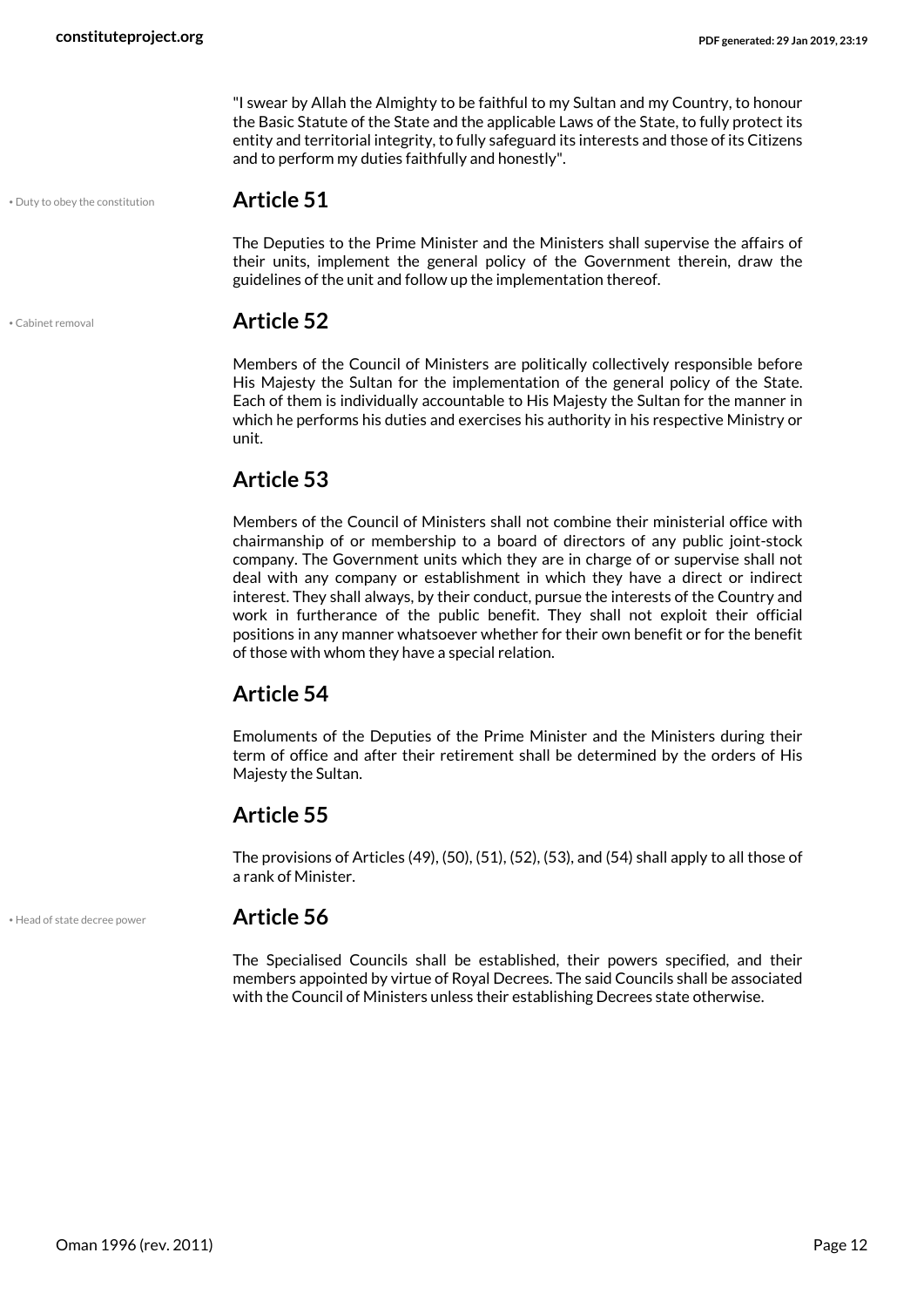### **Article 57**

The Law shall prescribe the provisions concerning the following matters and the authorities responsible thereof:

- **•** Collecting taxes, fees, and other public monies and the procedures for their disbursement.
- **•** Maintaining and managing the property of the State, the conditions for its disposal and the limits within which part of these properties can be assigned.
- **•** The General Budget of the State and the Final Account.
- **•** The autonomous and supplementary general budgets and their final accounts.
- **•** The financial auditing of the State.
- **•** Loans extended or obtained by the State.
- **•** Currency, banks, standards, measures, and weights.
- <span id="page-12-0"></span>**•** Affairs of salaries, pensions, compensation, subsidies, and rewards charged to the Treasury of the State.

# **CHAPTER FIVE: Majlis Oman**

### **Article 58**

Majlis Oman shall consist of:

- **1.** Majlis Al Dawla.
- **2.** Majlis Al Shura

#### • Structure of legislative chamber(s) **Article 58bis**

<span id="page-12-5"></span><span id="page-12-1"></span>Majlis Al Dawla shall consist of a chairman and members whose number, inclusive of the Chairman, shall not exceed the total number of members of Majlis Al Shura, and whom shall be appointed by virtue of a Royal Decree.

#### • Second chamber selection **Article 58bis 1**

<span id="page-12-4"></span>Members of Majlis Al Dawla shall be selected from the following categories:

- **•** Former Ministers, Undersecretaries of the ministries, and their equivalents.
- **•** Former ambassadors.
- **•** Former senior judges.
- **•** Retired senior officers.
- **•** Those who are known for their competence and experience in the fields of science, arts, and culture, and professors of universities, colleges, and higher institutes.
- **•** Dignitaries and businessmen.
- **•** Persons who had performed great services to the Nation.
- **•** Whomever His Majesty the Sultan chooses and who does not fall under the previous categories.

• Leader of second chamber • Second chamber selection

<span id="page-12-3"></span><span id="page-12-2"></span>• Reference to art • Reference to science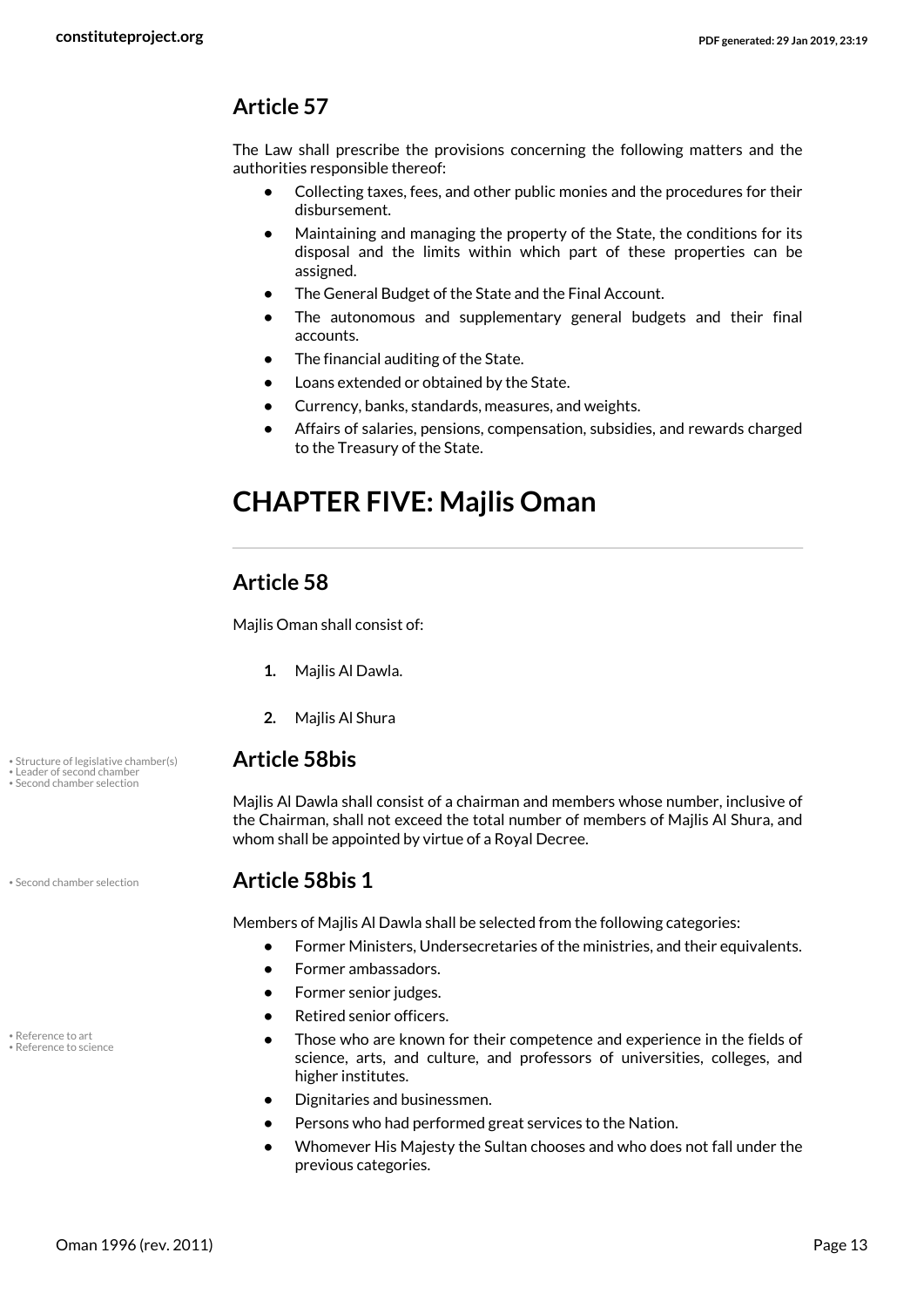• Minimum age for second chamber

#### • Eligibility for second chamber **Article 58bis 2**

<span id="page-13-1"></span><span id="page-13-0"></span>Without prejudice to Article 58 (bis1), whomever is chosen as a member of Majlis Al Dawla shall be:

- **•** An Omani national.
- **•** Aged not less than forty years of the Gregorian calendar on the date of appointment.
- <span id="page-13-4"></span>**•** Never sentenced to a felony or crime involving moral turpitude or trust, even if he was rehabilitated.
- Restrictions on the armed forces  **Not affiliated to a security or military authority.** 
	- **•** Not interdicted by a judicial judgment.
	- **•** Not suffering from a mental illness.

#### • Term length of second chamber **Article 58bis 3**

<span id="page-13-5"></span>The term of Majlis Al Dawla shall be four years of the Gregorian calendar commencing from the date of its first meeting, provided that in all cases it shall not be less than the term of Majlis Al Shura.

#### **Article 58bis 4**

Majlis Al Dawla shall, at its first session, elect from amongst its members, and for a duration identical to its term, two deputies for the Chairman. If the seat of either of them falls vacant, the Majlis shall elect another member to replace him until the end of its term. In all cases, the election shall be made by direct secret vote and the absolute majority of the members of the Majlis.

#### • Removal of individual legislators **Article 58bis 5**

The membership to Majlis Al Dawla shall expire due to one of the following reasons:

- **•** Expiry of the term of the Majlis.
- **•** Relief from membership.
- **•** Death or total disability.

#### • Removal of individual legislators **Article 58bis 6**

<span id="page-13-3"></span>A member of Majlis Al Dawla may request to be relieved from his membership to the Majlis through an appeal to the Chairman of the Majlis. The Chairman in turn shall raise this appeal to His Majesty the Sultan.

In all cases, a member of Majlis Al Dawla shall be relieved if he no longer fulfils any one of the conditions of membership upon which he was appointed, has lost confidence or esteem, or has violated the duties of membership.

#### • Outside professions of legislators **Article 58bis 7**

<span id="page-13-2"></span>It is not permissible, except for the two categories stipulated in the fifth and eighth Clauses of Article (58)(bis 1), to combine both the membership to Majlis Al Dawla and undertaking an employment in the public sector.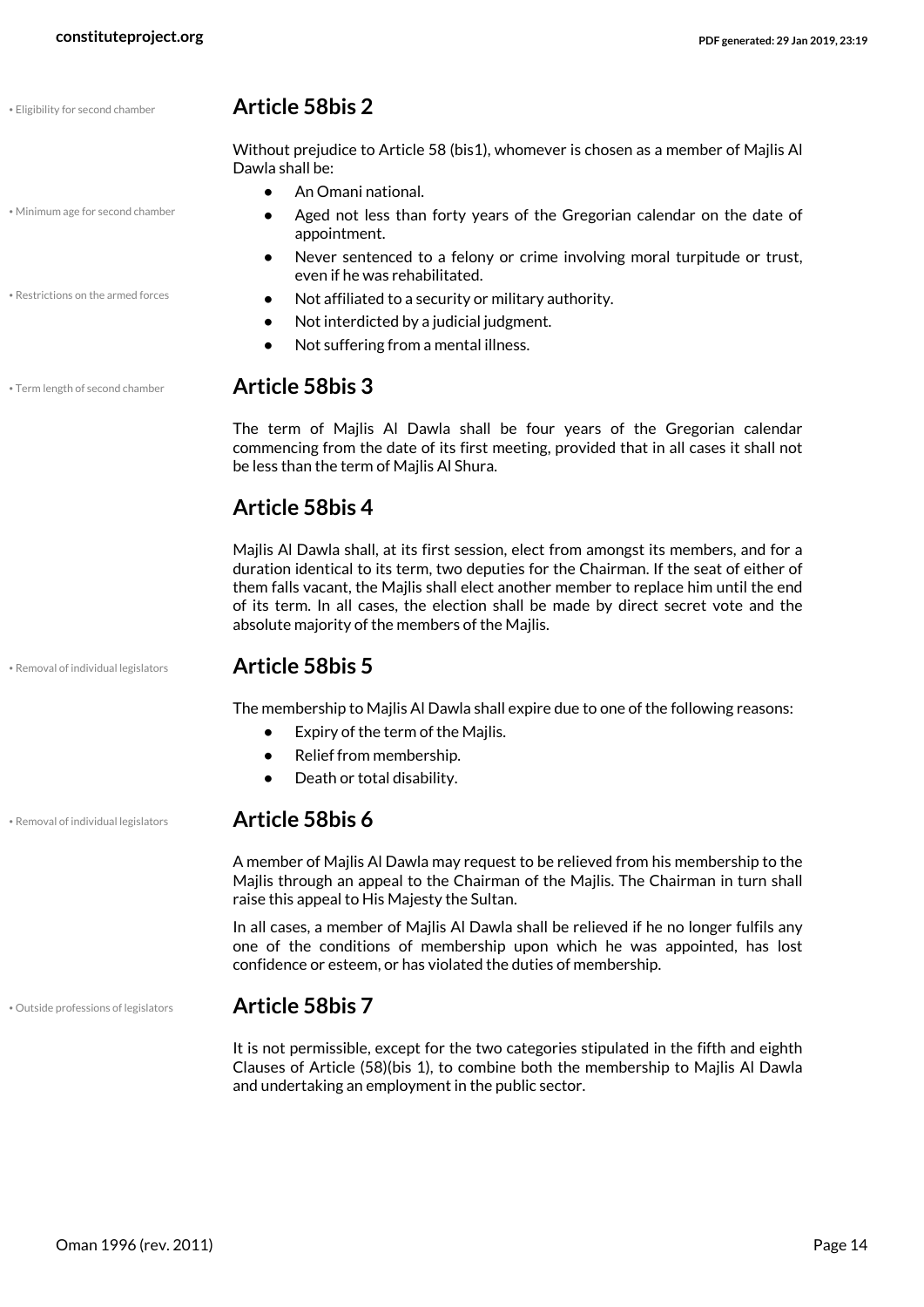• Structure of legislative chamber(s) **Article 58bis 8** • First chamber selection

<span id="page-14-7"></span>• First chamber selection

• Minimum age for first chamber

• Term length for first chamber

<span id="page-14-6"></span>

<span id="page-14-8"></span>Majlis Al Shura shall consist of elected members representing all the Wilayat of the Sultanate.

The number of members of Majlis Al Shura shall be determined so that each Wilayat shall be represented by one member if that Wilayat has a population not exceeding thirty thousand on the commencement date of candidature, or two members if the Wilayat population exceeds that limit on the same date.

# • Scheduling of elections **Article 58bis 9** • Secret ballot

<span id="page-14-2"></span>The election of the members of Majlis Al Shura shall be conducted through a direct secret vote in accordance with the manner specified in the Election Law.

### • Eligibility for first chamber **Article 58bis 10**

<span id="page-14-5"></span><span id="page-14-0"></span>A candidate of Majlis Al Shura shall be:

- **•** An Omani national by origin.
- **•** Aged not less than thirty years of the Gregorian calendar on the commencement date of candidature.
- **•** With a level of education that is not less than the General Education Diploma.
- **•** Never sentenced to a felony or crime involving moral turpitude or trust, even if he was rehabilitated.
- **•** Enrolled in the election register.
- **•** Not affiliated to a security or military authority.
- **•** Not interdicted by a judicial judgment.
- **•** Not suffering from a mental illness.

It is permissible for whoever completes his membership term to run again as a candidate to Majlis Al Shura.

# • Extraordinary legislative sessions **Article 58bis 11** • Head of state decree power

<span id="page-14-9"></span><span id="page-14-3"></span>The term of Majlis Al Shura shall be four years of the Gregorian calendar commencing from the date of its first meeting. The elections for the new Majlis shall take place during the last ninety days prior to the end of the current term. If the elections are not held at the end of the term of the Majlis or have been delayed for whatever reason, the Majlis shall continue until a new Majlis is elected. The term of the Majlis shall not be extended unless there is a necessity and pursuant to a Royal Decree provided that the extension shall not exceed the period of one session.

# • Extraordinary legislative sessions **Article 58bis 12** • Leader of first chamber

<span id="page-14-4"></span><span id="page-14-1"></span>Majlis Al Shura shall convene upon an invitation by His Majesty the Sultan in an extraordinary meeting, prior to the first session, for the purpose of electing its Chairman and two Deputies to the Chairman for a duration identical to its term. The member oldest in age shall chair this meeting. If the seat of any of them falls vacant, the Majlis shall elect a replacement until the end of its term. In all cases, the election shall be by direct secret vote and the absolute majority of the members of the Majlis.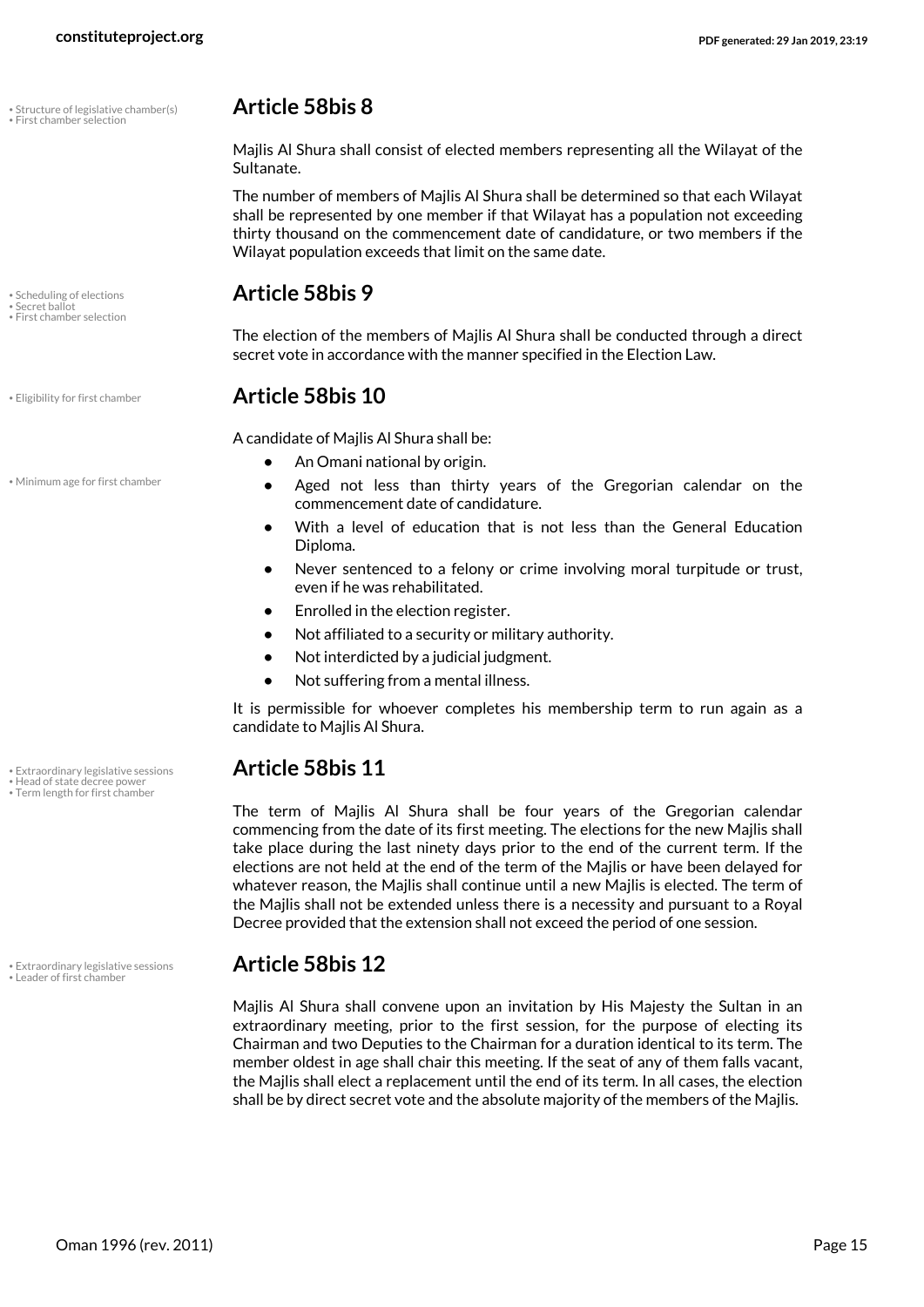#### • Replacement of legislators **Article 58bis 13**

<span id="page-15-1"></span>If the seat of any member of Majlis Al Shura falls vacant prior to the expiry of its term, the seat shall be occupied by one of the candidates from the same Wilayat in accordance with their sequence in the election results for the Majlis for that same term so that the candidate with the most votes acquired shall be put forward, and that is within a period of sixty days from the date of informing the Majlis of the vacancy of the seat. The term of the new member shall be in continuation of the term of his predecessor. This seat shall not be occupied if it falls vacant within the six months preceding the date of expiry of the term of the Majlis.

### **Article 58bis 14**

The supervision of the elections of Majlis Al Shura and the disposal of electoral challenges shall be undertaken by a supreme committee that enjoys independence and neutrality, and chaired by one of the deputy presidents of the Supreme Court. The Law shall prescribe the manner of its formation, its competences, and the regulations for its functions.

#### • Removal of individual legislators **Article 58bis 15**

The membership to Majlis Al Shura shall expire for any one of the following reasons:

- **•** Expiry of the term of the Majlis.
- **•** Resignation.
- **•** Death or total disability.
- **•** Revocation of membership.
- **•** Dissolution of the Majlis.

### **Article 58bis 16**

The resignation from the membership of Majlis Al Shura shall be submitted in writing to the Chairman to present it to the Majlis to decide its acceptance or rejection. The internal regulations of the Majlis shall regulate the provisions relating to this matter.

#### • Removal of individual legislators **Article 58bis 17**

<span id="page-15-0"></span>The membership of a member to Majlis Al Shura shall not be revoked unless the member loses one of the conditions on which he had been elected, violates his membership duties, or loses confidence or esteem. The membership shall be revoked by a resolution from the Majlis by the majority of two thirds of its members.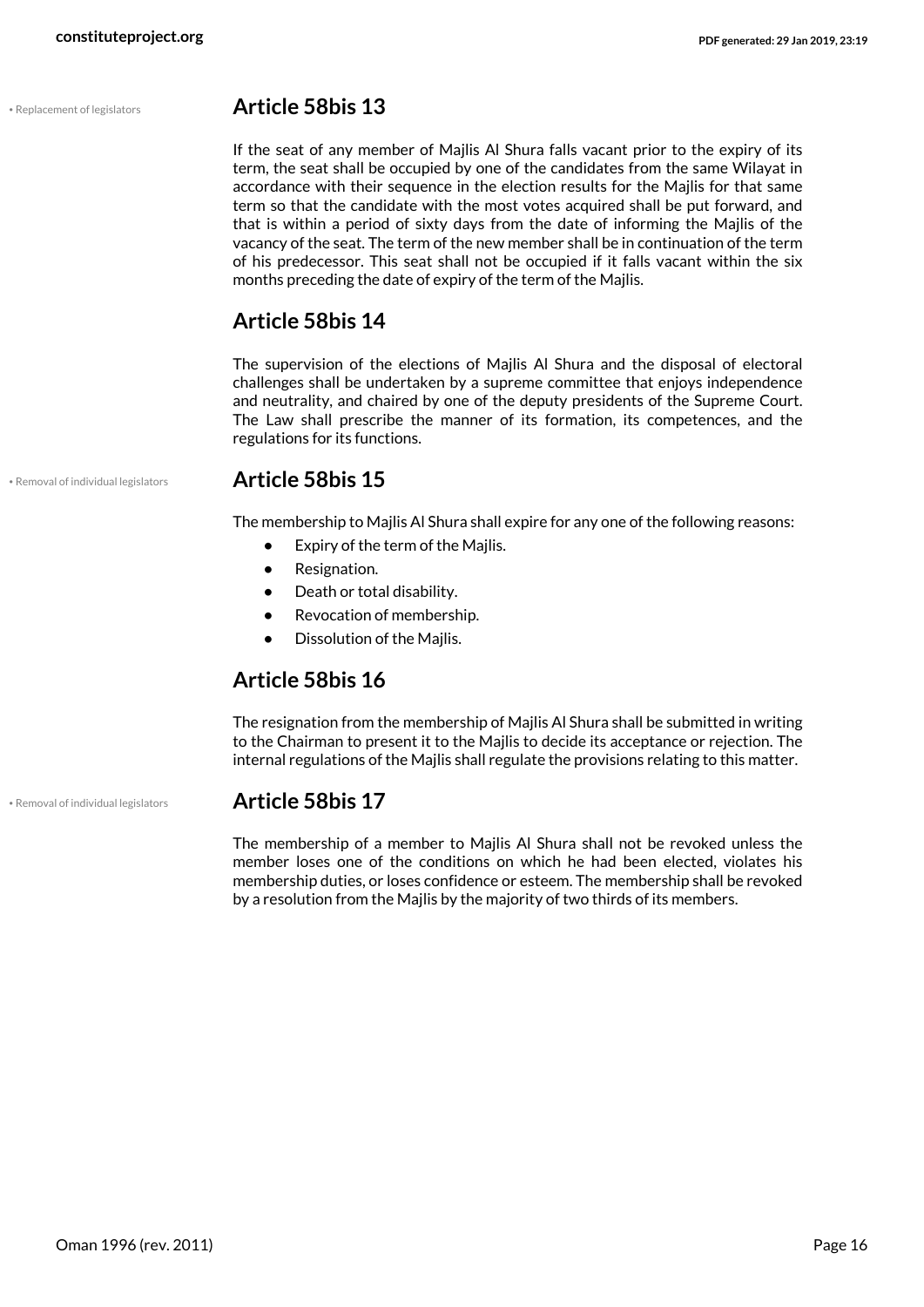#### • Outside professions of legislators **Article 58bis 18**

<span id="page-16-4"></span>It shall not be permissible to combine both the membership to the Majlis and employment in the public sector. In case a public employee is elected to the membership of the Majlis, his service shall be considered terminated from the date of the announcement of the results, and in case of a challenge to his membership he shall retain his employment without remuneration until a final decision is issued on the challenge. If the decision is made to invalidate his membership and annul the decision of his win, he shall return to his employment and his remuneration shall be paid to him from the date of his return to work. If the challenge is rejected, his service shall be terminated from the date of the announcement of the results, and he shall be granted an extraordinary pension specified by the Law on the condition that he has accumulated on that date a term of service for pension that is not less than ten years of the Gregorian calendar.

#### • Dismissal of the legislature **Article 58bis 19**

<span id="page-16-0"></span>His Majesty the Sultan, in circumstances His Majesty determines, may dissolve Majlis Al

Shura and call for a new election within four months from the date of dissolution.

#### • Oaths to abide by constitution **Article 58bis 20**

<span id="page-16-3"></span>The members of Majlis Al Dawla and Majlis Al Shura shall swear in a public meeting, each before his respective Majlis, and prior to assuming his duties in the Majlis, the following oath:

"I swear by Allah the Almighty to be faithful to my Sultan and my Country, to honour the Basic Statute of the State and the applicable Laws, to preserve the safety of the State, the fundamental constituents of the Omani Society and its inherent values, and to perform my duties in the Majlis and its Committees faithfully and honestly."

The Chairman of Majlis Al Dawla shall swear, prior to assuming his duties in the Majlis, the oath specified in the previous paragraph before His Majesty the Sultan.

### **Article 58bis 21**

The Chairman of Majlis Al Dawla and the Chairman of Majlis Al Shura, their deputies, and every member of the two Majlis shall pursue in the performance of their duties the interest of the Nation in accordance with the Laws in force. They shall not exploit their membership in any manner for their own interest or for the interest of those related to them or with whom they have a special relationship. The Law shall determine the acts that they shall not undertake.

# • Legislative committees **Article 58bis 22** • Immunity of legislators

A member of Majlis Al Dawla or Majlis Al Shura shall not be liable for opinions or statements he expresses before the Majlis or its Committees on issues that fall within the scope of the competences of the Majlis.

#### • Immunity of legislators **Article 58bis 23**

Except in the case of flagrante delicto, no punitive action shall be taken against a member of Majlis Al Dawla or Majlis Al Shura during the annual session except with the prior permission from the Majlis concerned. The permission shall be issued by the Chairman of the concerned Majlis when it is not in session.

<span id="page-16-2"></span>

<span id="page-16-1"></span>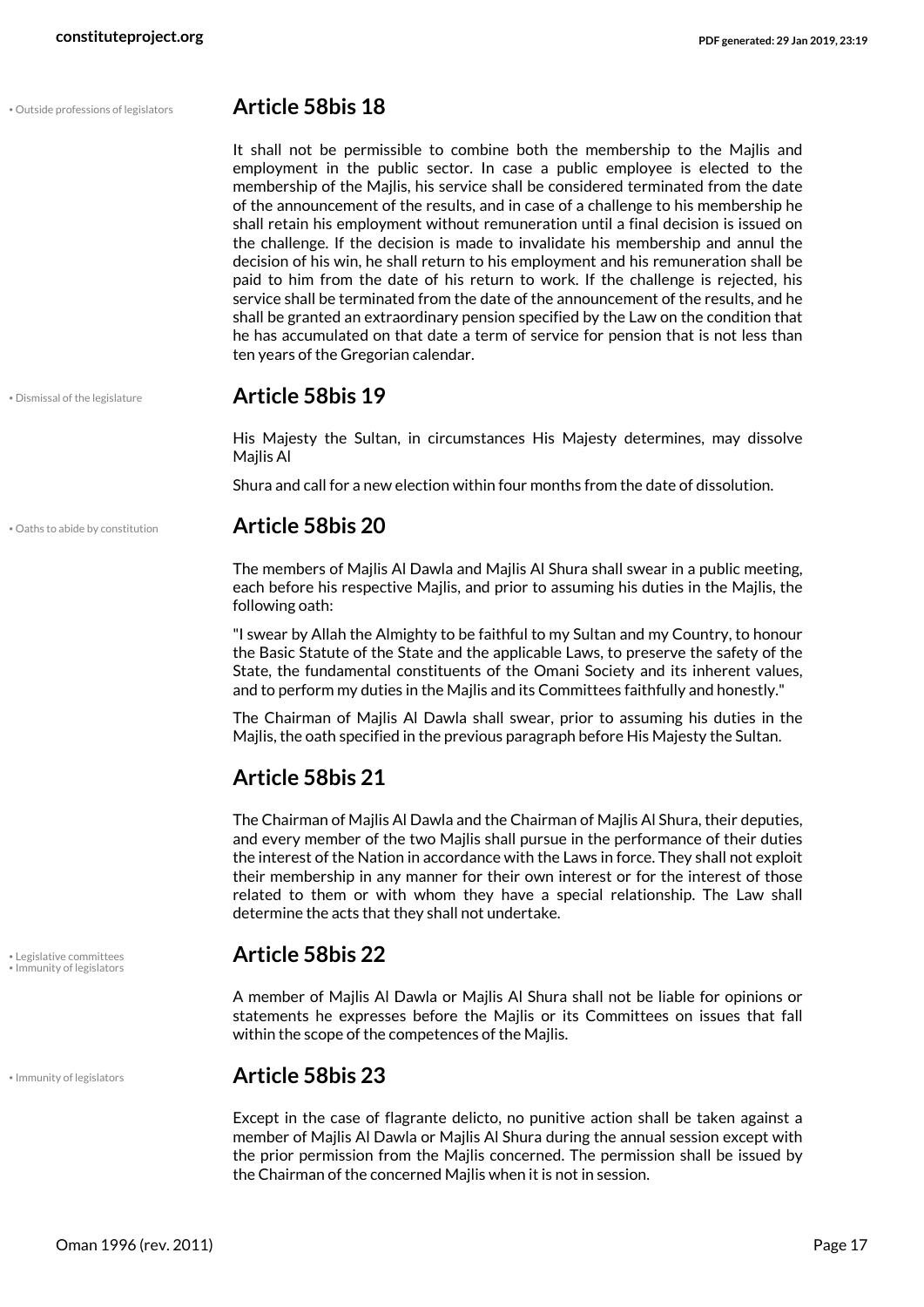#### • Outside professions of legislators **Article 58bis 24**

<span id="page-17-4"></span>It is not permissible to combine memberships to both Majlis Al Dawla and Majlis Al Shura.

### • Attendance by legislators **Article 58bis 25** • Legislative committees

<span id="page-17-2"></span><span id="page-17-0"></span>Majlis Al Dawla and Majlis Al Shura shall each issue its respective internal regulations.

These regulations shall prescribe the procedures for performing the duties of the Majlis and its Committees, maintenance of order, principles of discussion and voting, the method of questioning in relation to Majlis Al Shura, and other prerogatives stipulated for the members and the penalties that may be imposed on a member in violation of the procedures for performing the duties in the Majlis or failure to attend the meetings of the Majlis or its Committees without an acceptable excuse.

#### • Length of legislative sessions **Article 58bis 26**

<span id="page-17-3"></span>Majlis Oman shall have an ordinary session of not less than eight months per year, to be convened upon a summoning from His Majesty the Sultan during the month of November every year. It is not permissible for the session to go on recess prior to the approval of the annual budget of the State.

#### **Article 58bis 27**

As an exception to the provisions of Article (58) (bis 26) His Majesty the Sultan shall summon Majlis Oman for its first meeting following the general elections of Majlis Al Shura within a month from the date of the declaration of the results of that election.

#### • Extraordinary legislative sessions **Article 58bis 28**

<span id="page-17-1"></span>His Majesty the Sultan may summon Majlis Oman, outside the regular session, to convene in circumstances which His Majesty determines.

#### **Article 58bis 29**

The summoning to Majlis Oman to convene in ordinary or extraordinary sessions and its adjournment shall be in accordance with an appropriate legal instrument.

#### **Article 58bis 30**

Majlis Al Dawla and Majlis Al Shura shall convene their sessions at their seats in the city of Muscat and His Majesty the Sultan may summon either to convene at any other location.

#### • Public or private sessions **Article 58bis 31**

<span id="page-17-5"></span>The sessions of Majlis Al Dawla and Majlis Al Shura shall be public. Closed sessions may be convened in circumstances that so require by the agreement between the Council of Ministers and either of the two Majlis.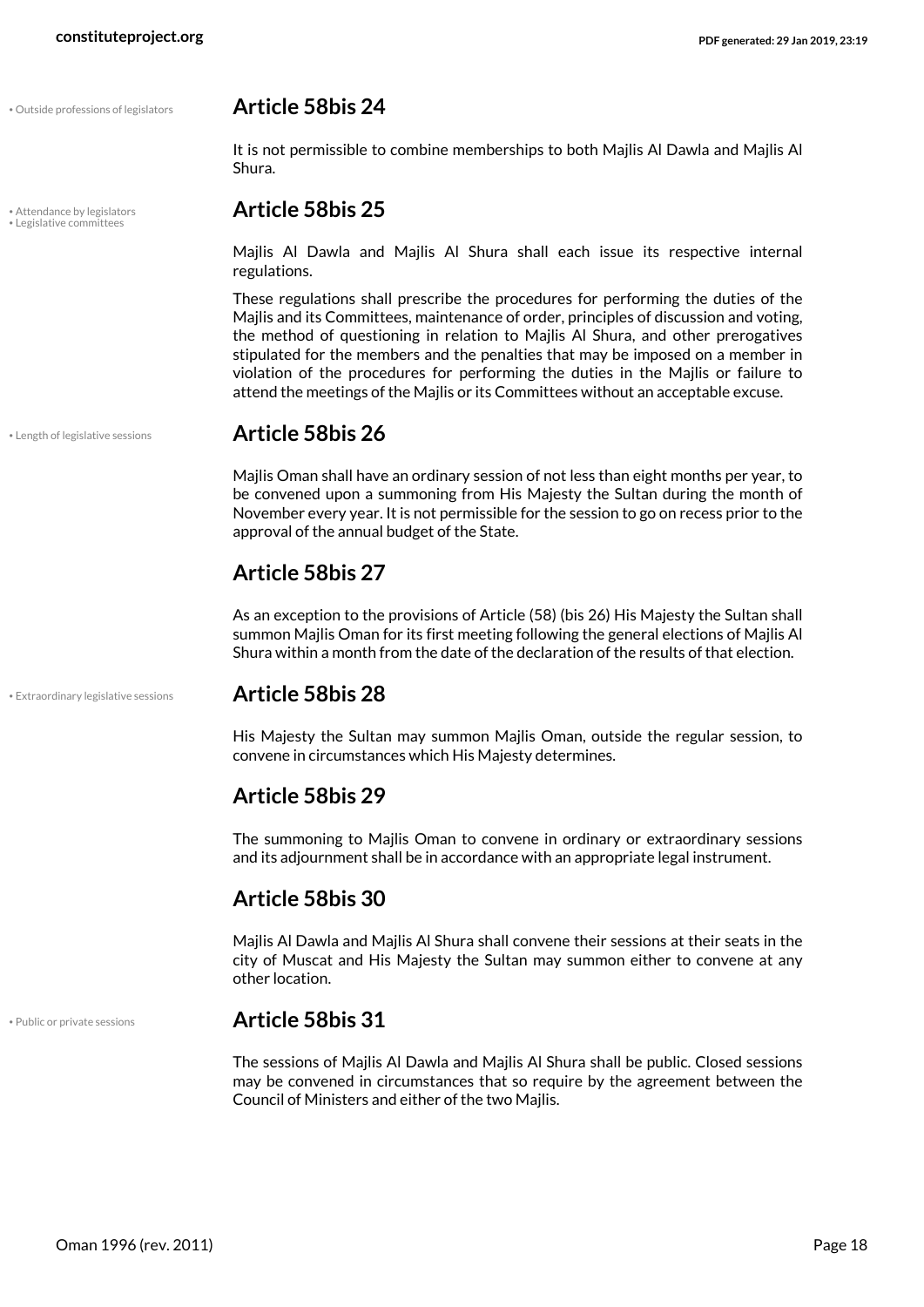#### • Quorum for legislative sessions **Article 58bis 32**

<span id="page-18-5"></span>The validity of a meeting of Majlis Al Dawla and Majlis Al Shura requires the presence of the majority of the members, including the Chairman or one of his Deputies. If the required number is not achieved, the meeting shall be postponed to the next meeting.

### **Article 58bis 33**

The decisions of Majlis Al Dawla and Majlis Al Shura shall be adopted by the absolute majority of the present members except in circumstances that require a special majority. In the case of a tie vote, the side that includes the Chairman shall prevail.

#### • Dismissal of the legislature **Article 58bis 34**

<span id="page-18-1"></span>If Majlis Al Shura is dissolved, Majlis Al Dawla sessions shall be suspended.

#### • Division of labor between chambers **Article 58bis 35**

<span id="page-18-2"></span><span id="page-18-0"></span>Draft laws prepared by the Government shall be referred to Majlis Oman for approval or amendment, and then they shall be directly submitted to His Majesty the Sultan to be promulgated.

In case of any amendments by Majlis Oman on the draft law, His Majesty the Sultan may refer it back to the Majlis for reconsideration of the amendments and then resubmission to His Majesty the Sultan.

### **Article 58bis 36**

Majlis Oman may propose draft laws and refer them to the

Government for review, and then the Government shall return the same to the Majlis. The procedures stipulated in Article (58)(bis 35) shall be followed in approving, amending or promulgating the said draft laws.

<span id="page-18-4"></span><span id="page-18-3"></span>The draft laws shall be referred by the Council of Ministers to Majlis Al Shura, which shall decide on the draft by approval or amendment within a maximum period of three months from the date of referral. The same shall then be referred to Majlis Al Dawla which shall decide on it by approval or amendment within a maximum period of forty five days from the date of referral. If the two Majlis disagree upon the draft law, they shall hold a joint meeting under the chairmanship of the Chairman of Majlis Al Dawla and by his invitation, to discuss the differences between the two Majlis, and then vote on the draft law in the same meeting. The decisions shall be adopted by absolute majority of the members present, and in all cases the Chairman of Majlis Al Dawla shall submit the draft to His Majesty the Sultan along with the opinion of the two Majlis.

• Approval of general legislation<br>• Initiation of general legislation

• Initiation of general legislation **Article 58bis 37** • Joint meetings of legislative chambers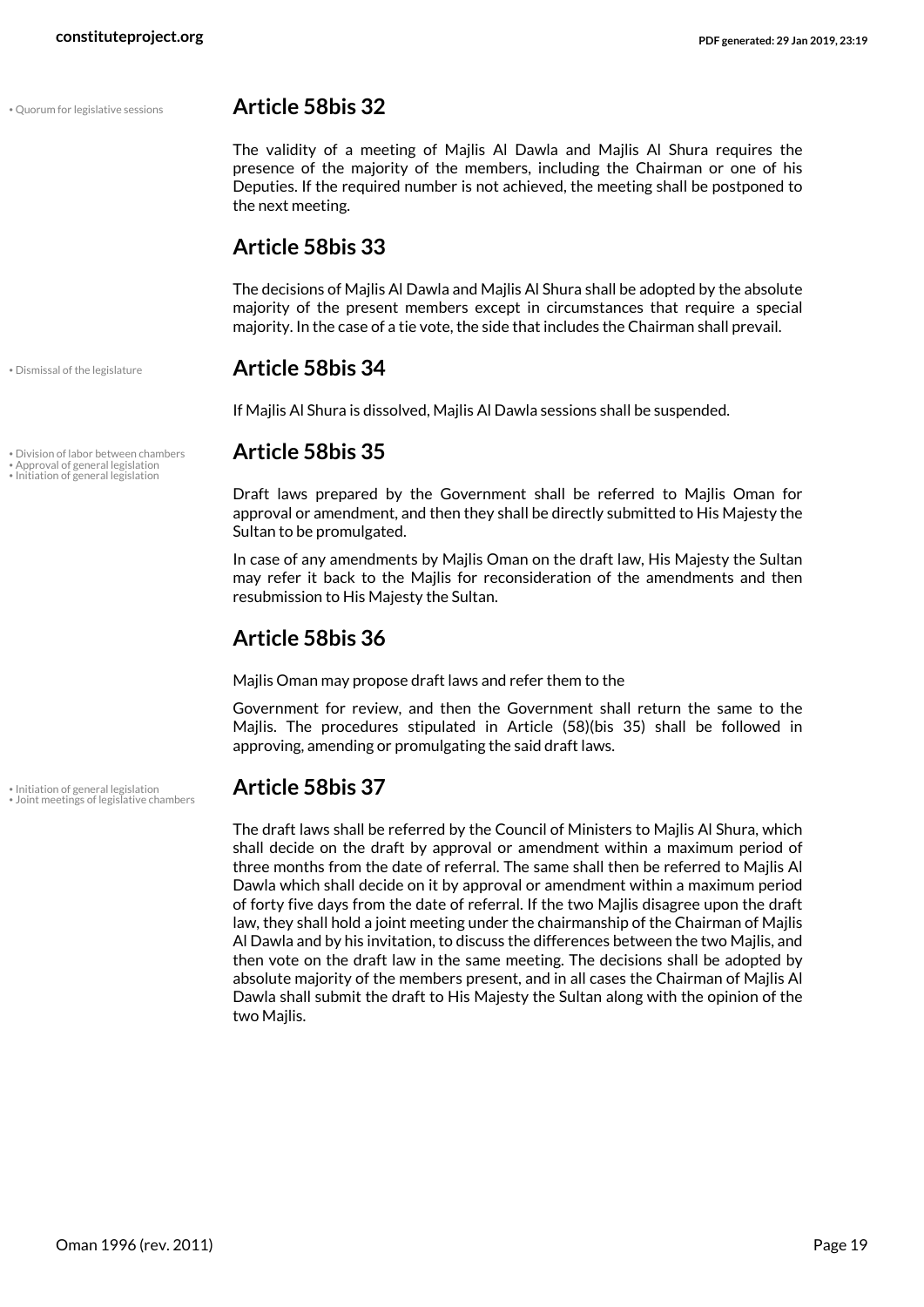<span id="page-19-1"></span>Draft laws of an urgent nature shall be referred by the Council of Ministers to Majlis Al Shura which shall make a decision for its approval or amendment within a maximum period of one month from the date of referral and then they shall refer the same to Majlis Al Dawla which shall make a decision for approval or amendment within a maximum period of fifteen days from the referral date. The Chairman of Majlis Al Dawla shall submit the same to His Majesty the Sultan along with the opinion of the two Majlis.

#### • Head of state decree power **Article 58bis 39**

<span id="page-19-4"></span>His Majesty the Sultan may promulgate Royal Decrees that have the force of law between the sessions of Majlis Oman and while Majlis Al Shura is dissolved and the sessions of Majlis Al Dawla are suspended.

#### <span id="page-19-0"></span>• Budget bills **Article 58bis 40**

Draft development plans and the Annual Budget of the State shall be referred by the Council of Ministers to Majlis Al Shura for discussion and to make recommendations thereon within a maximum period of one month from date of referral and then the same shall be referred to Majlis Al Dawla for discussion and recommendations within a maximum period of fifteen days from the date of referral. The Chairman of Majlis Al Dawla shall return the same along with the recommendations of the two Majlis to the Council of Ministers. The Council of Ministers shall inform the two Majlis of the recommendations that were not adopted in this respect along with the reasons therefore.

<span id="page-19-3"></span>The draft economic and social agreements that the Government intends to conclude or accede to shall be referred to Majlis Al Shura for consideration and to present the findings reached on the same to the Council of Ministers to take what it deems appropriate.

#### **Article 58bis 42**

The State Financial and Administrative Audit Institution shall send a copy of its annual report to Majlis Al Shura and Majlis Al Dawla.

#### • Legislative oversight of the executive **Article 58bis 43**

Upon a request signed by at least fifteen members of Majlis Al Shura, any of the Services Ministers may be subject to interpellation on matters related to them exceeding their competences in violation of the Law. The Majlis shall discuss the same and submit its findings in this regard to His Majesty the Sultan.

#### • Legislative oversight of the executive **Article 58bis 44**

<span id="page-19-5"></span>The Services Ministers shall provide an annual report to Majlis Al Shura on the implementation stages of the projects related to their Ministries. The Majlis may invite any of them to provide a statement on some matters within the competences of his Ministry, and to discuss the same with him.

• Division of lab

<span id="page-19-2"></span>• Economic plans **Article 58bis 41** • First chamber reserved policy areas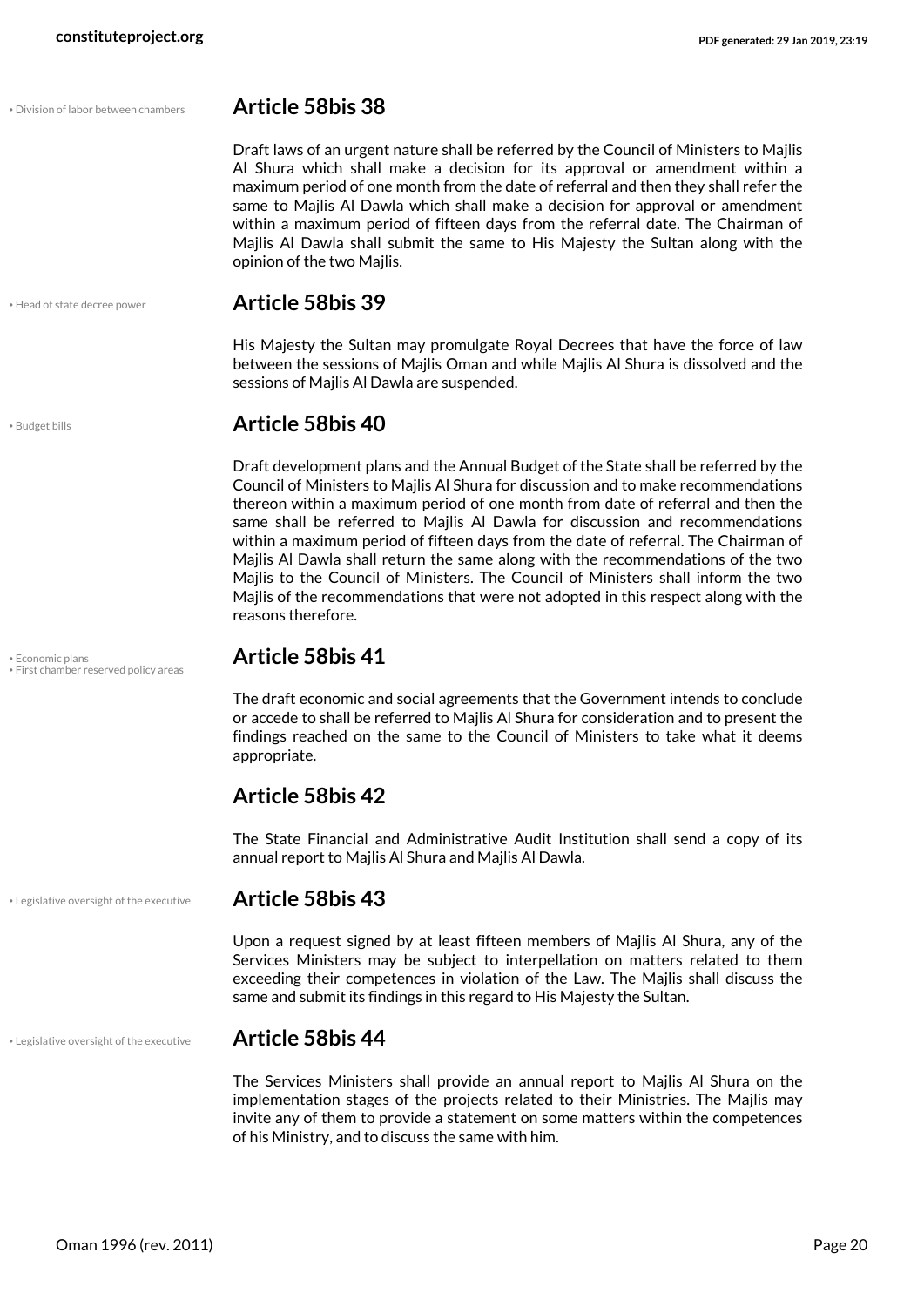# <span id="page-20-0"></span>**CHAPTER SIX: The Judiciary**

#### **Article 59**

The rule of Law shall be the basis of governance in the State. The dignity of the judiciary, and the integrity and impartiality of the judges are a guarantee for the rights and freedoms.

<span id="page-20-3"></span>

#### • Judicial independence **Article 60**

The judiciary shall be independent, its authority shall be exercised by the courts in their different types and hierarchies, and their judgements shall be rendered in accordance with the Law.

• Supreme/ordinary court judge removal **Article 61**

<span id="page-20-6"></span>There shall be no power over judges in their ruling except for the Law. They shall be irremovable except in circumstances specified by the Law. It is not permissible for any party to interfere in lawsuits or affairs of justice, and such interference shall be considered a crime punishable by Law. The Law shall determine the conditions to be satisfied by those who exercise judicial functions, the conditions and procedures for appointing, transferring and promoting judges, the guarantees accorded to them, the circumstances where they cannot be removed from office and all other provisions relevant to them.

• Establishment of military courts **Article 62** • Structure of the courts

<span id="page-20-5"></span><span id="page-20-2"></span>The Law shall regulate the types and hierarchies of the courts and shall prescribe their functions and jurisdiction. The jurisdiction of the military courts shall be exclusively confined to military offences committed by members of the armed and security forces. Their jurisdiction shall not be extended to others except in the case of martial law and within the limits prescribed by the Law.

#### <span id="page-20-4"></span>• Right to public trial **Article 63**

The hearings of the courts shall be in public, except when the court decides to hold them in camera in the interest of the public order or morals. In all circumstances, the pronouncement of judgement shall be in open hearing.

#### • Attorney general **Article 64**

The Public Prosecution shall conduct criminal proceedings on behalf of Society. It shall supervise the affairs of criminal investigation and ensure the implementation of criminal laws, prosecution of offenders, and enforcement of judgements. The Law shall organise the Public Prosecution, regulate its jurisdiction, and specify the conditions and guarantees for those who exercise its functions.

Public security authorities may by virtue of a law be exceptionally entrusted with conducting criminal proceedings in cases of misdemeanours and in accordance with the conditions prescribed by the Law.

<span id="page-20-1"></span>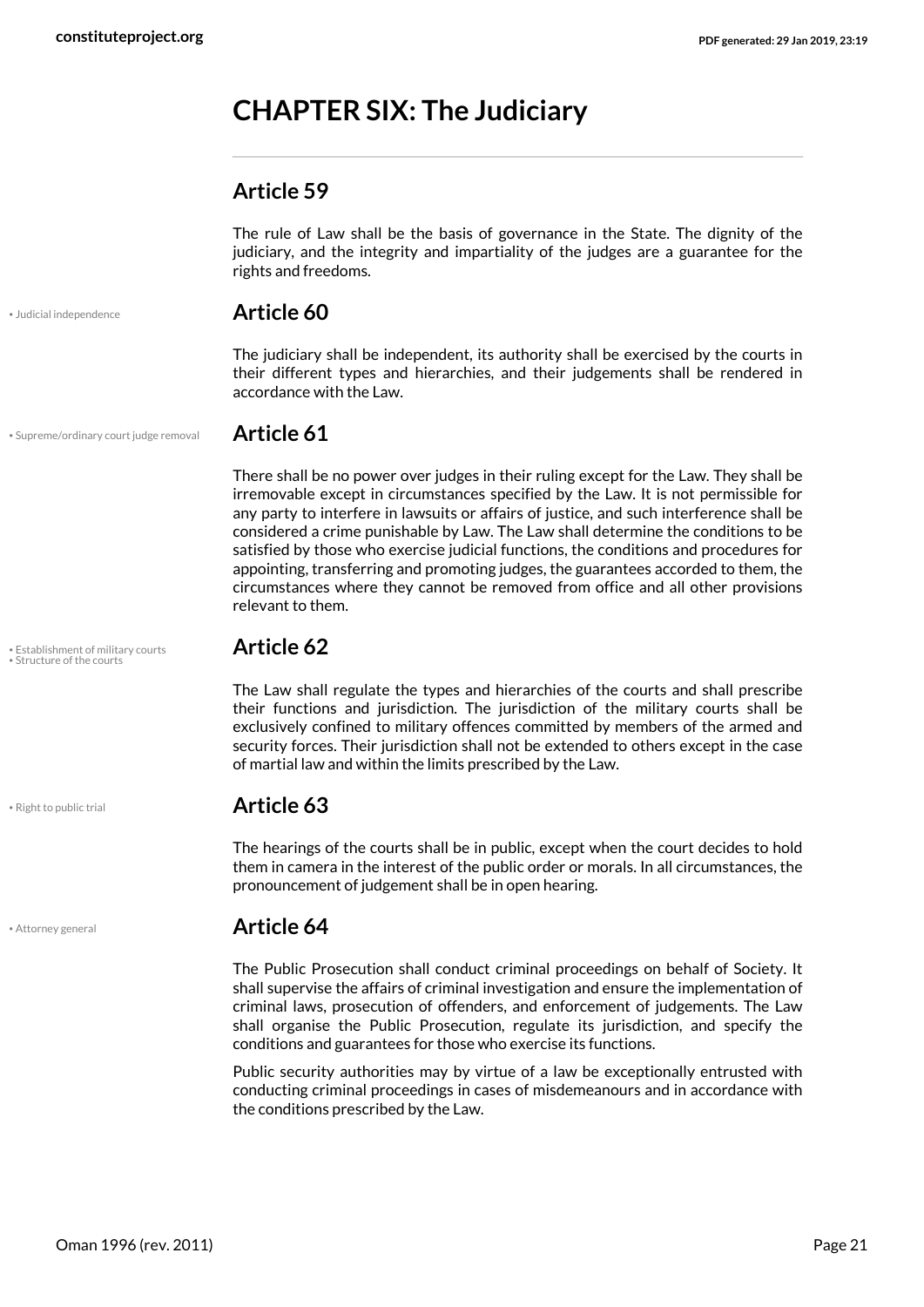#### **Article 65**

The Law shall regulate the legal profession.

• Establishment of judicial council **Article 66**

<span id="page-21-2"></span>The judiciary shall have a Supreme Council which shall supervise the proper functioning of the courts and the auxiliary bodies, and the Law shall prescribe its authorities with regard to the service affairs of judges and Public Prosecution.

#### **Article 67**

The Law shall regulate the settlement of administrative disputes through a panel or a special court whose regulation and the manner of exercising its functions shall be prescribed by the Law.

#### **Article 68**

The Law shall regulate the procedure for the settlement of conflict of jurisdiction between judicial bodies and cases of conflict of judgements.

#### **Article 69**

The Law shall define the competences of the authority responsible for providing legal opinion to the Ministries and other Government units, drafting draft laws, regulations, and decisions, and reviewing the same.

The Law shall also prescribe the manner of representing the State and all public authorities and establishments before the courts.

• Constitutional interpretation **Article 70** • Constitutionality of legislation

<span id="page-21-1"></span><span id="page-21-0"></span>The Law shall define the judicial body entrusted with the settlement of disputes pertaining to the extent of conformity of laws and regulations with the Basic Statute of the State and that the said laws and regulations do not contradict with its provisions. The

Law shall also specify the powers of such judicial body and the procedure which it shall follow.

### **Article 71**

Judgements shall be rendered and enforced in the name of His Majesty the Sultan. Refusal or obstruction of the enforcement of these judgements by concerned public officials is a crime punishable by Law. The judgement beneficiary has the right in this case to file a criminal action directly to the competent court.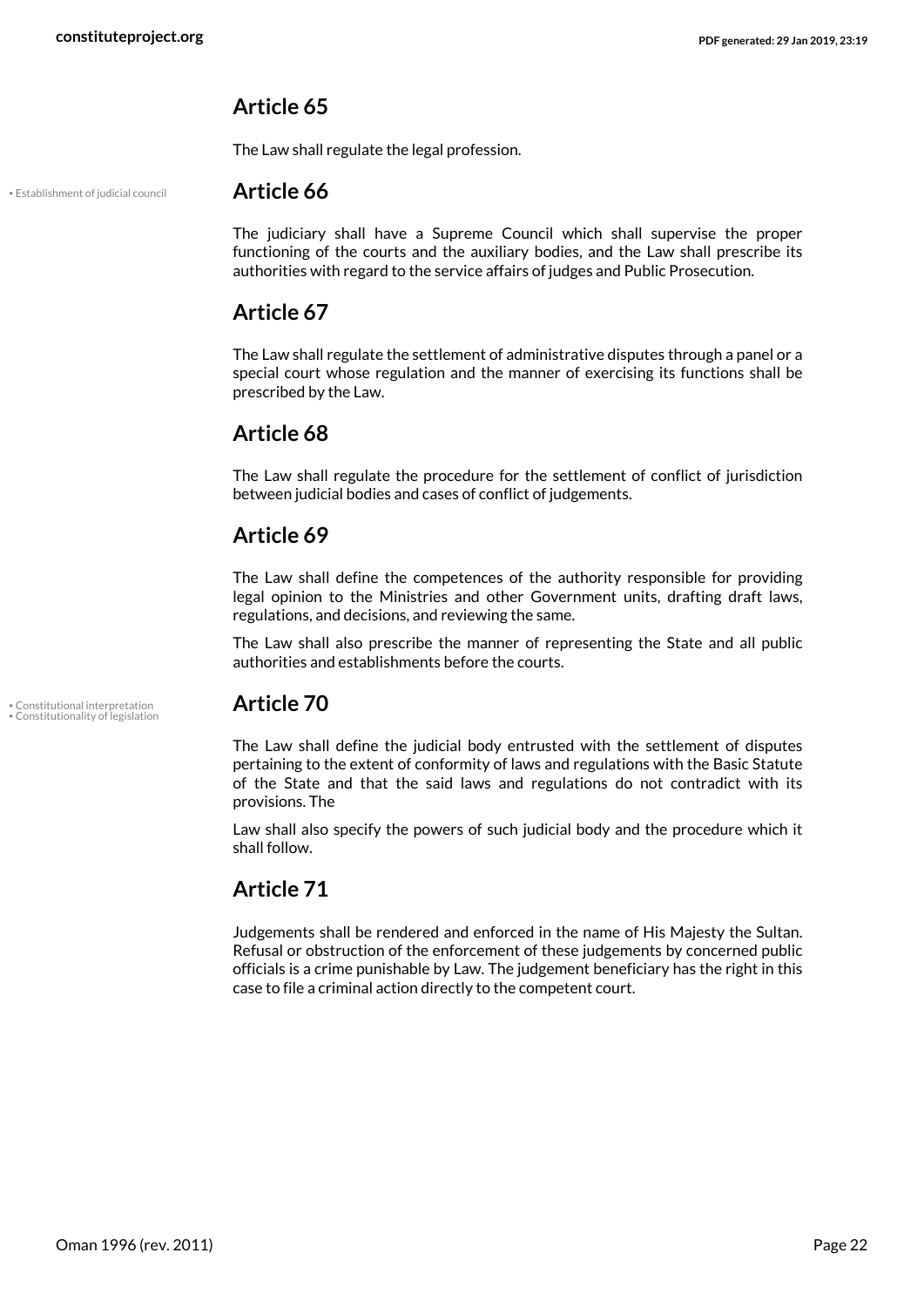# <span id="page-22-0"></span>**CHAPTER SEVEN: General Provisions**

#### **Article 72**

The application of this Basic Statute shall not prejudice treaties and agreements the Sultanate has entered into with other countries, international institutions and organisations.

#### **Article 73**

No provision of this Basic Statute shall be suspended except during periods of martial law and within the limits prescribed by the Law.

#### **Article 74**

The Laws shall be published in the Official Gazette within two weeks from the day of their issuance. They shall come into force on the date of their publication, unless another date is stated therein.

#### **Article 75**

The provisions of the Laws shall only apply to events occurring from the date of the Laws coming into force. They shall have no effect on events prior to that date unless, otherwise stipulated therein. This exception shall not include penal, taxation and financial dues laws.

#### <span id="page-22-1"></span>• Legal status of treaties **Article 76**

Treaties and agreements shall not have the force of Law except after their ratification. In no case shall treaties and agreements have secret terms contradicting their declared ones.

#### **Article 77**

Whatever is stipulated by applicable laws, regulations, decrees, orders and decisions in force at the time when this Basic Statute comes into effect, shall remain in force provided that they are not in conflict with any of its provisions.

### **Article 78**

The competent authorities shall take steps for issuance of laws necessitated by this Basic Statute within two years from the date of its coming into force.

### **Article 79**

Laws and procedures which have the force of law shall conform to the provisions of the Basic Statute of the State.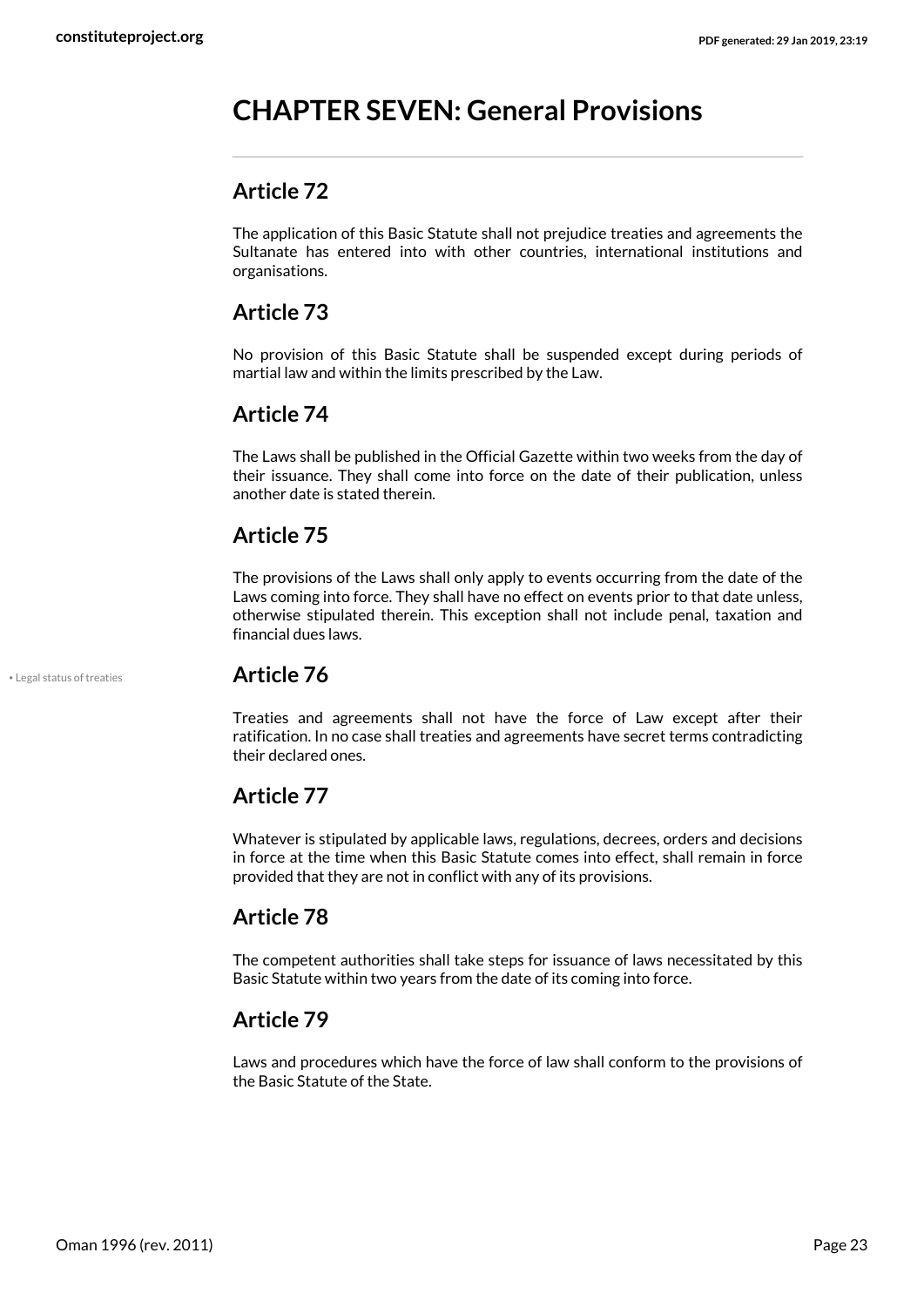<span id="page-23-1"></span>

#### • Treaty ratification **Article 80**

No authority in the State shall issue regulations, by-laws, decisions, or directives that contradict the provisions of the Laws and decrees in force, or international treaties and agreements which are part of the Law of the Country.

• Constitution amendment procedure **Article 81**

<span id="page-23-0"></span>This Statute shall not be amended except in the manner in which it was promulgated.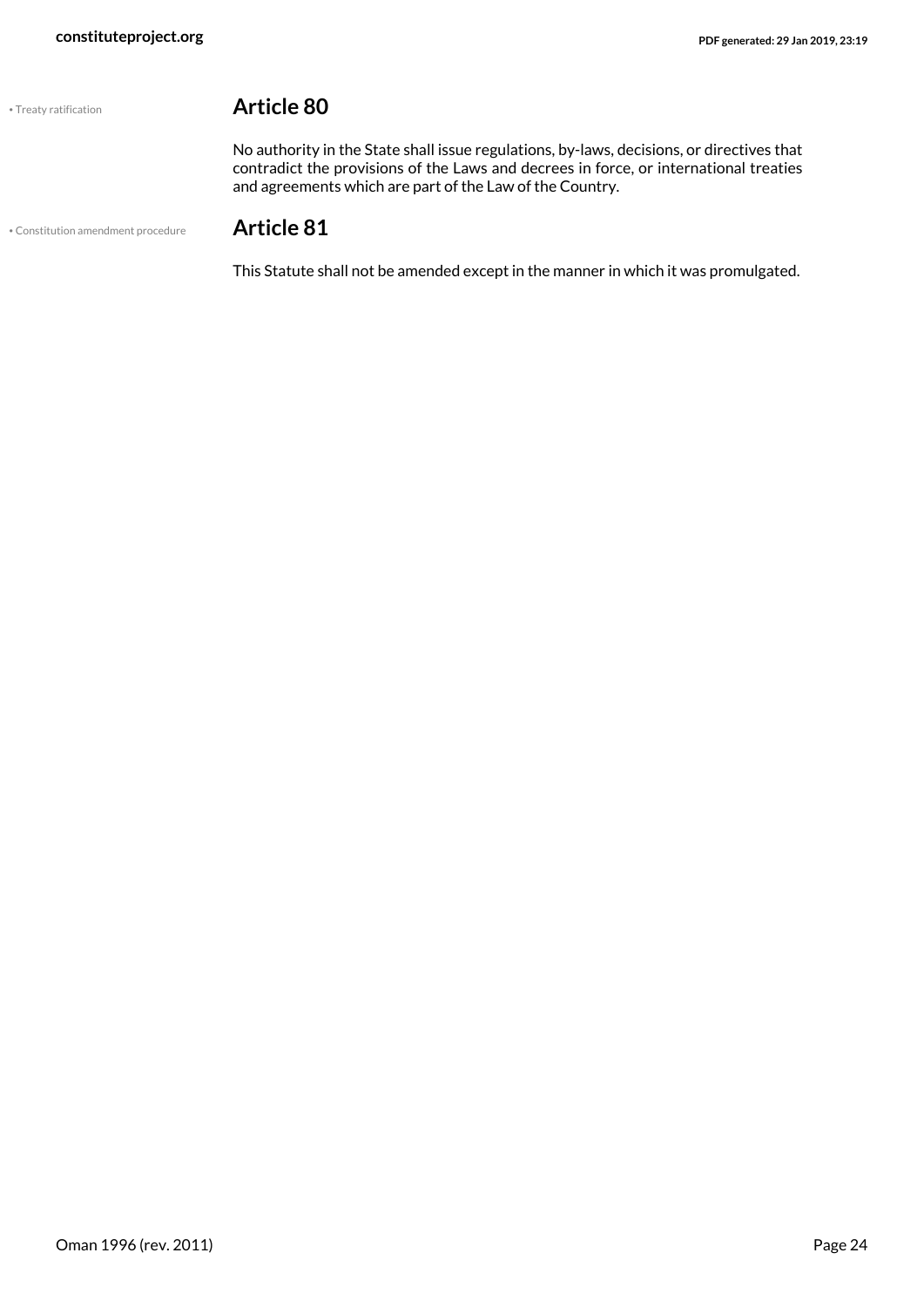# **Topic index**

#### A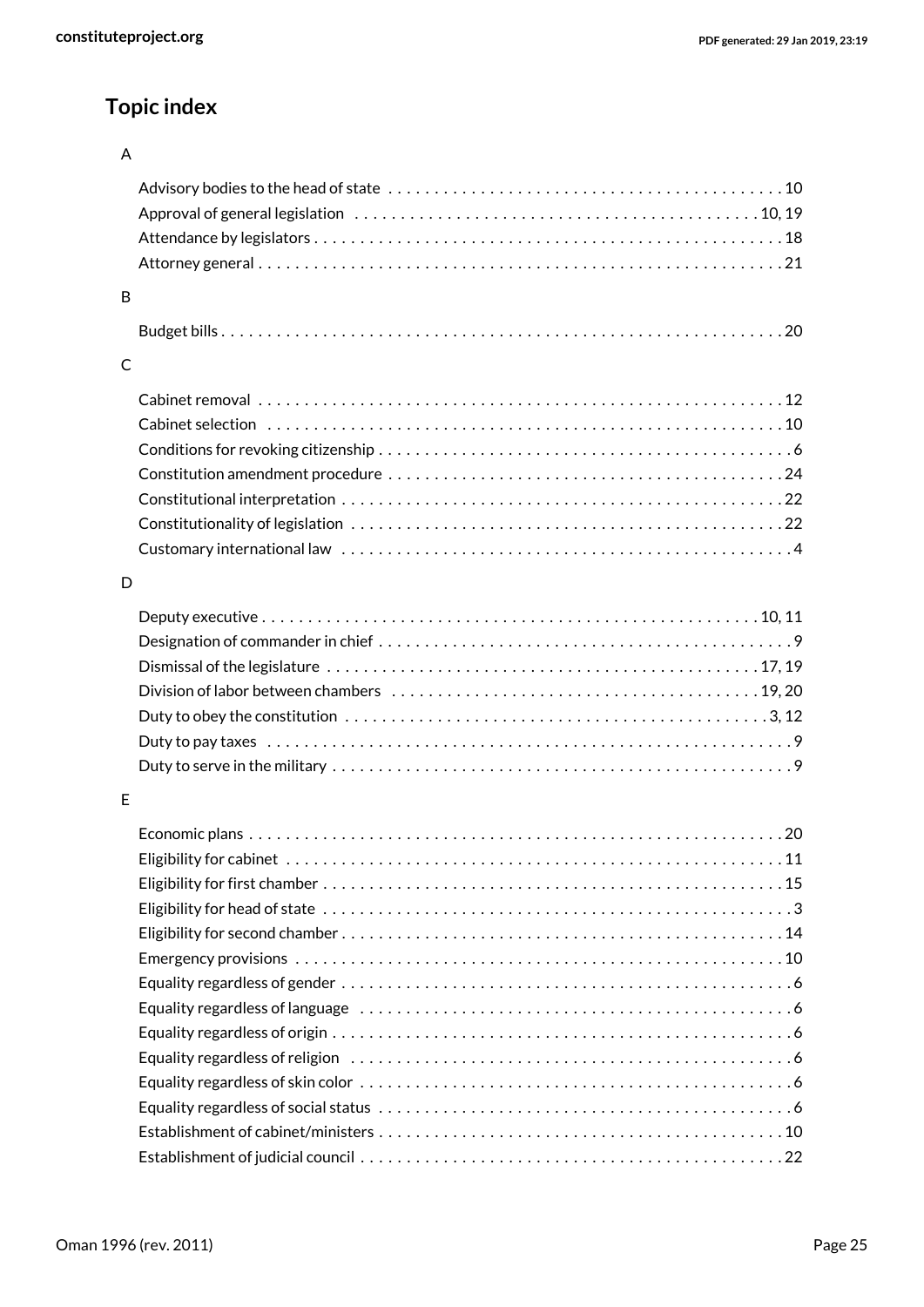| F            |                                                                                                                   |
|--------------|-------------------------------------------------------------------------------------------------------------------|
|              |                                                                                                                   |
|              |                                                                                                                   |
|              |                                                                                                                   |
|              |                                                                                                                   |
|              |                                                                                                                   |
|              |                                                                                                                   |
|              |                                                                                                                   |
|              |                                                                                                                   |
|              |                                                                                                                   |
|              |                                                                                                                   |
|              |                                                                                                                   |
|              |                                                                                                                   |
| G            |                                                                                                                   |
|              |                                                                                                                   |
|              |                                                                                                                   |
|              |                                                                                                                   |
| H            |                                                                                                                   |
|              |                                                                                                                   |
|              |                                                                                                                   |
|              |                                                                                                                   |
|              |                                                                                                                   |
|              |                                                                                                                   |
|              |                                                                                                                   |
|              | Head of state term length $\dots\dots\dots\dots\dots\dots\dots\dots\dots\dots\dots\dots\dots\dots\dots\dots\dots$ |
|              |                                                                                                                   |
| $\mathbf{I}$ |                                                                                                                   |
|              |                                                                                                                   |
|              |                                                                                                                   |
|              | Inalienable rights (a), and a contract the contract of the contract of the contract of $8$                        |
|              |                                                                                                                   |
|              |                                                                                                                   |
|              |                                                                                                                   |
| J            |                                                                                                                   |
|              |                                                                                                                   |
|              |                                                                                                                   |
|              |                                                                                                                   |
| L            |                                                                                                                   |
|              |                                                                                                                   |
|              |                                                                                                                   |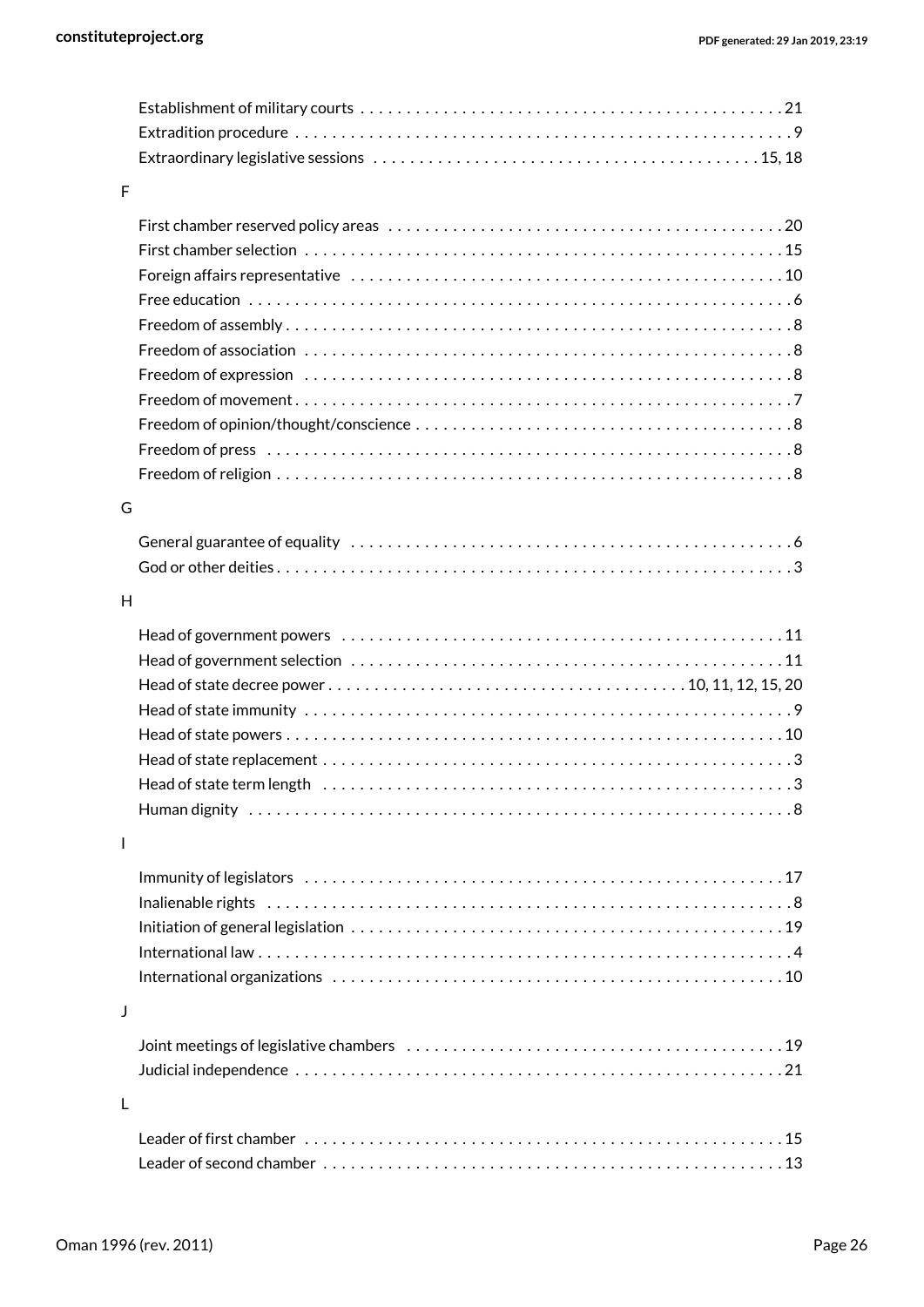| M            |                                                                                                                     |
|--------------|---------------------------------------------------------------------------------------------------------------------|
|              |                                                                                                                     |
|              |                                                                                                                     |
|              |                                                                                                                     |
|              | Minimum age of head of government (all contained accommodation and minimum age of head of government (b) and $\sim$ |
| $\mathsf{N}$ |                                                                                                                     |
|              |                                                                                                                     |
|              |                                                                                                                     |
|              |                                                                                                                     |
|              |                                                                                                                     |
|              |                                                                                                                     |
| O            |                                                                                                                     |
|              |                                                                                                                     |
|              |                                                                                                                     |
|              |                                                                                                                     |
|              |                                                                                                                     |
|              |                                                                                                                     |
|              |                                                                                                                     |
| P            |                                                                                                                     |
|              |                                                                                                                     |
|              |                                                                                                                     |
|              |                                                                                                                     |
|              |                                                                                                                     |
|              |                                                                                                                     |
|              |                                                                                                                     |
|              |                                                                                                                     |
|              |                                                                                                                     |
|              |                                                                                                                     |
|              |                                                                                                                     |
|              |                                                                                                                     |
|              |                                                                                                                     |
| Q            |                                                                                                                     |
|              |                                                                                                                     |
|              |                                                                                                                     |
| R            |                                                                                                                     |
|              |                                                                                                                     |
|              |                                                                                                                     |
|              |                                                                                                                     |
|              |                                                                                                                     |